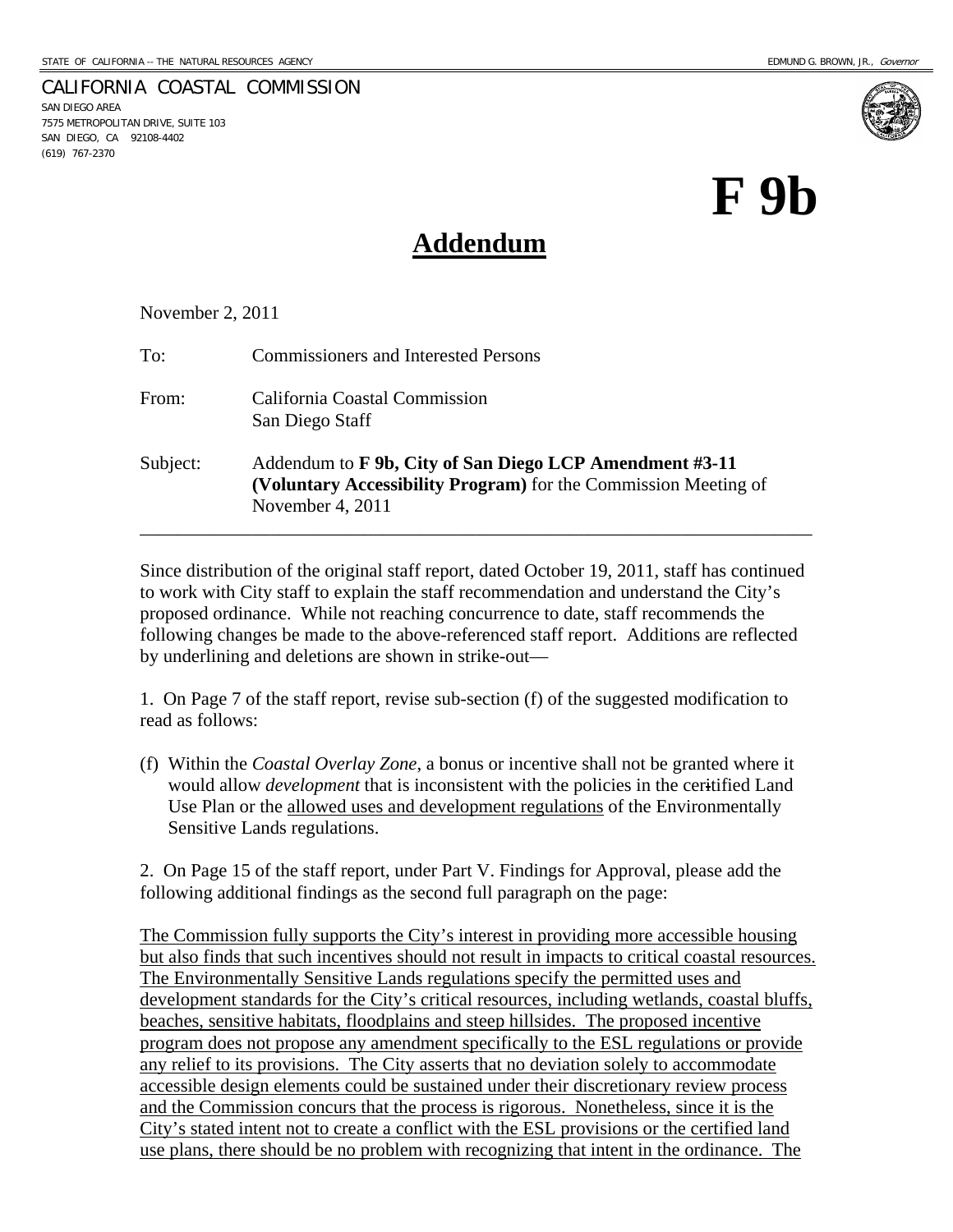Commission has adopted similar clarifications in its past actions on the Reasonable Accommodations Ordinance and, most recently, in the Affordable/In-Fill Housing and Sustainable Programs LCP Amendment (LCPA #3-07B) in April 2009. In that action, the Commission adopted a suggested modification which recognized that deviations to the ESL regulations, the Coastal Height Limit and the Parking Impact Overlay Zone would not be considered for the Affordable/In-Fill Housing program. The recommended modification herein is no different and would simply clarify that bonuses or incentives not be granted that would result in an unpermitted use or conflict with the development regulations specified for environmentally sensitive lands. As noted above, the proposed ordinance, as submitted, already contains such a clarification with regard to the Coastal Height Limit; the proposed modification would further serve to recognize the certified land use plans and ESL regulations.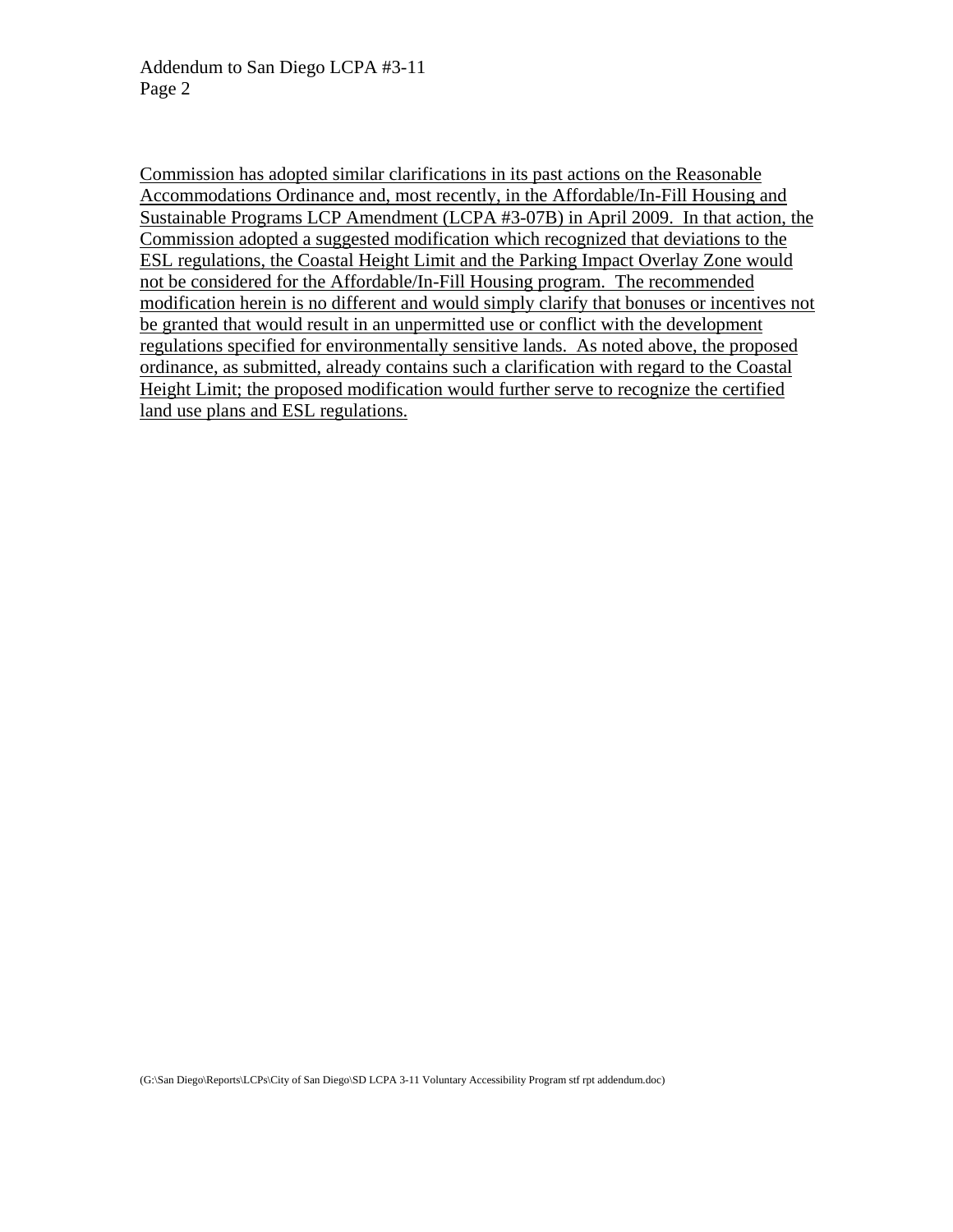**CALIFORNIA COASTAL COMMISSION SAN DIEGO AREA 7575 METROPOLITAN DRIVE, SUITE 103 SAN DIEGO, CA 92108-4421 (619) 767-2370**

 $\overline{a}$ 

October 19, 2011



#### **TO: COMMISSIONERS AND INTERESTED PERSONS**

**FROM: SHERILYN SARB, DEPUTY DIRECTOR, SAN DIEGO COAST DISTRICT DEBORAH LEE, DISTRICT MANAGER, SAN DIEGO COAST DISTRICT** 

#### **SUBJECT: STAFF RECOMMENDATION ON CITY OF SAN DIEGO LCP AMENDMENT NO. 3-11 (Voluntary Accessibility Program) for Commission Meeting of November 2-4, 2011**

#### **SYNOPSIS**

The subject LCP implementation plan amendment was submitted and filed as complete on September 12, 2011. The date by which the Commission must take action, absent an extension of the time limits by the Commission, is November 11, 2011. The amendment request consists of ordinance revisions to establish the Voluntary Accessibility Program and the submittal only involves changes to the City's certified implementation plan. On July 26, 2011, the City withdrew an identical amendment to afford Commission staff additional time to consult with City representatives and it was agreed that the City would then resubmit the same amendment request. This item represents the City's resubmitted request.

#### **SUMMARY OF AMENDMENT REQUEST**

The City of San Diego proposes to establish the Voluntary Accessibility Program which is an incentive program to encourage the incorporation of accessible design elements and features in new residential development in order to address the City's shortage of housing for persons with disabilities and the aging population. This is a City initiative, independent of any State or federally mandated program and it would be a citywide code amendment. Specifically, the proposed amendment would add a new division, entitled Voluntary Accessibility Program, to the City's Building Regulations under Chapter 14 of the Land Development Code ("LDC"). The LDC constitutes the bulk of the City's certified Implementation Plan and Chapter 14 also includes the City's code provisions for grading, landscaping, parking, environmentally sensitive lands, historic resources and land divisions. The voluntary program includes development incentives, such as floor area ratio and density bonuses, setback reductions and lot coverage increases, to encourage the provision of more accessibility components in residential construction.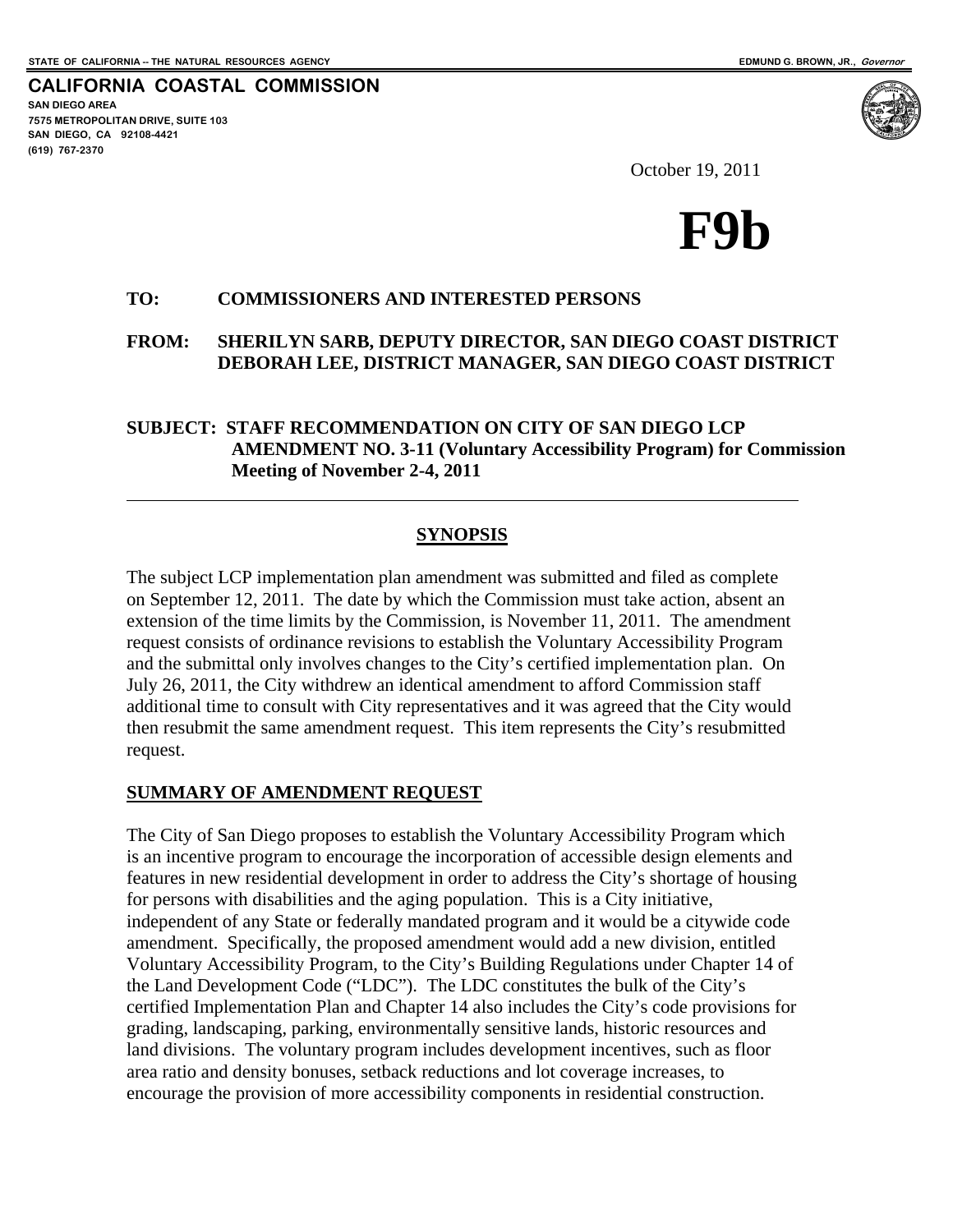#### **SUMMARY OF STAFF RECOMMENDATION**

Staff is first recommending denial of the subject amendment request and then approval with suggested modifications. While the Commission supports the City's efforts to encourage broader and more accessible housing opportunities for the disabled, physically challenged and senior populations, and the City has explained to Commission staff that the proposed amendment would not allow deviations from the standards in the certified Land Use Plan or Environmentally Sensitive Lands ("ESL") ordinance, as submitted it is not entirely clear that the proposed incentives and deviations must still be consistent with the LUP and ESL for them to be approved. Thus, as proposed, an applicant could argue that he or she is entitled to an incentive or deviation even if it resulted in a project that adversely affected critical coastal resources, including environmentally sensitive lands or encroached into public access or view corridors. These coastal resources are adequately protected under the City's land use regulations and development review procedures, as the City's process for approving development in the coastal zone, particularly in areas subject to the ESL regulations is rigorous. For example, when development is proposed and environmentally sensitive lands are present, the LDC requires that in addition to a CDP, a Neighborhood or Site Development Permit be obtained. Environmentally sensitive lands ("ESL") include sensitive biological resources, wetlands, steep hillsides, coastal beaches, sensitive coastal bluffs and special flood hazard areas. As will be discussed in more detail later in the report, however, although the discretionary reviews and required findings for such projects are adequate, there remains a possibility that some proponent in the future would argue that the protections and findings required for CDPs or Neighborhood or Site Development Permits did not apply, as the proposed amendment would allow for deviations from the development standards contained in the LUP and the ESL.

This is not the City's intent with the proposed amendment, nor would such an amendment be consistent with the certified LUP; therefore, staff is recommending the adoption of a suggested modification that would specifically clarify that a developer is not eligible for a bonus or incentive where it would allow development that would be inconsistent with the City's certified Land Use Plans or the ESL regulations. This suggested modification clarifies the City's intent that even with adoption of this ordinance, all of the applicable findings in any required Neighborhood Development Permit, Site Development Permit or Coastal Development Permit discretionary review must still be made in order to approve such projects; thus ensuring that if a proposed deviation is inconsistent with any of the policies of the certified LUP, it will not be approved. This recommendation would allow the City's proposed bonuses and deviations to encourage accessible housing as long as they are consistent with the ESL regulations and the certified land use plans. The ESL regulations were specifically drafted and certified to preserve and protect the City's most critical coastal resources. While any deviation represents relief from otherwise uniform development standards, as long as there are no permissible deviations from the ESL regulations, the coastal height limit or the parking standards in nearshore areas, the flexibility of allowing specific incentives is an appropriate tradeoff to encourage accessible design elements and features in residential construction.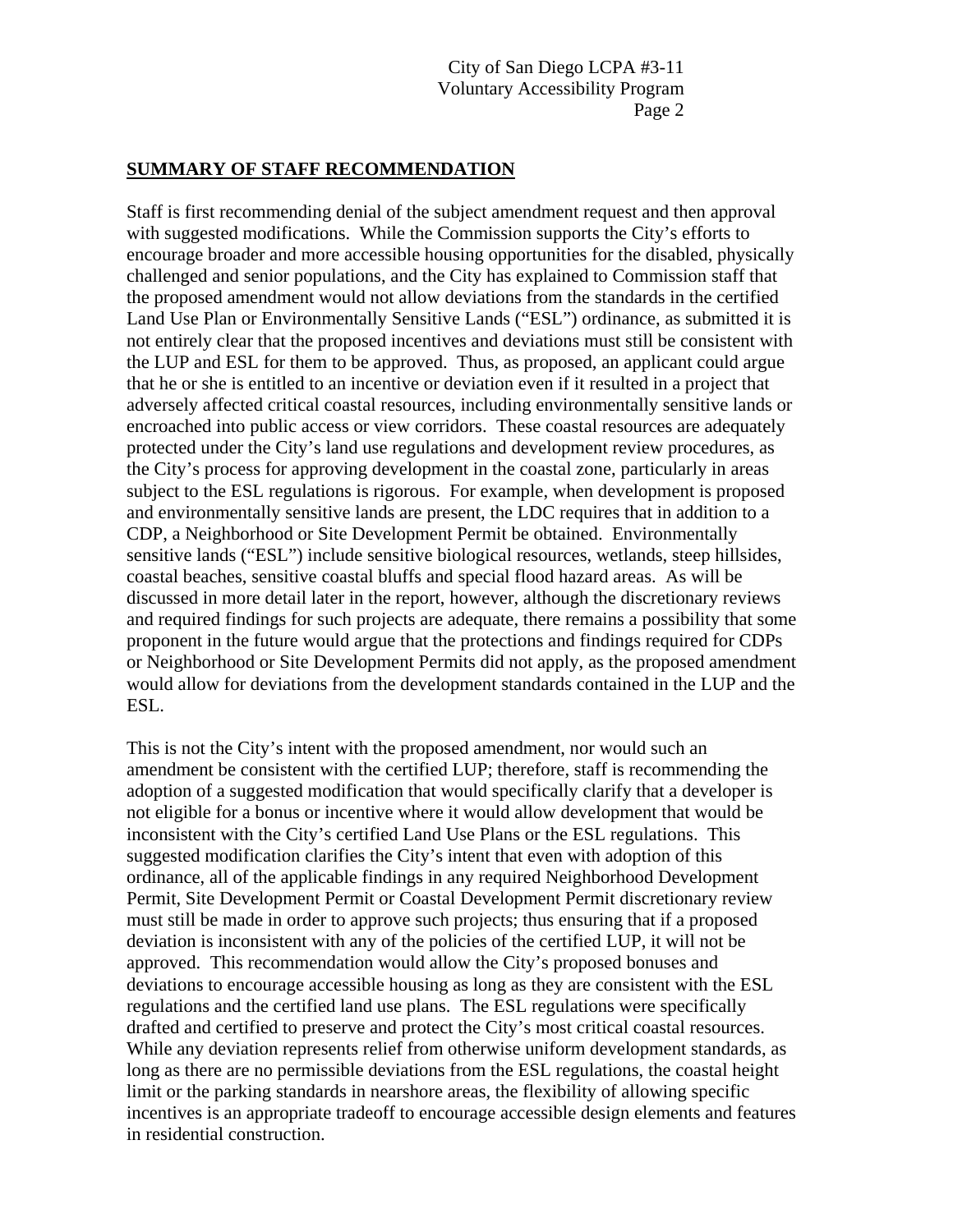The appropriate resolutions and motions begin on Page 5. The suggested modification begins on Page [6. The findings for denial of the Implementation Plan Amendment as](#page-7-0)  [submitted begin on Page 7. The findings for approval of the plan, if modified, begin on](#page-7-0)  [Page](#page-7-0) [15.](#page-16-0)

# **BACKGROUND**

The City's first Implementation Plan (IP) was certified in 1988, and the City assumed permit authority shortly thereafter. The IP consisted of portions of the City's Municipal Code, along with a number of Planned District Ordinances (PDOs) and Council Policies. Late in 1999, the Commission effectively certified the City's Land Development Code (LDC) that includes Chapters 11 through 14 of the municipal code. It replaced the first IP in its entirety and went into effect in the coastal zone on January 1, 2000. The Commission has certified many IP amendments since 2000.

# **ADDITIONAL INFORMATION**

Further information on the City of San Diego LCP Amendment #3-11 may be obtained from Deborah Lee, District Manager, at (619) 767-2370.

\_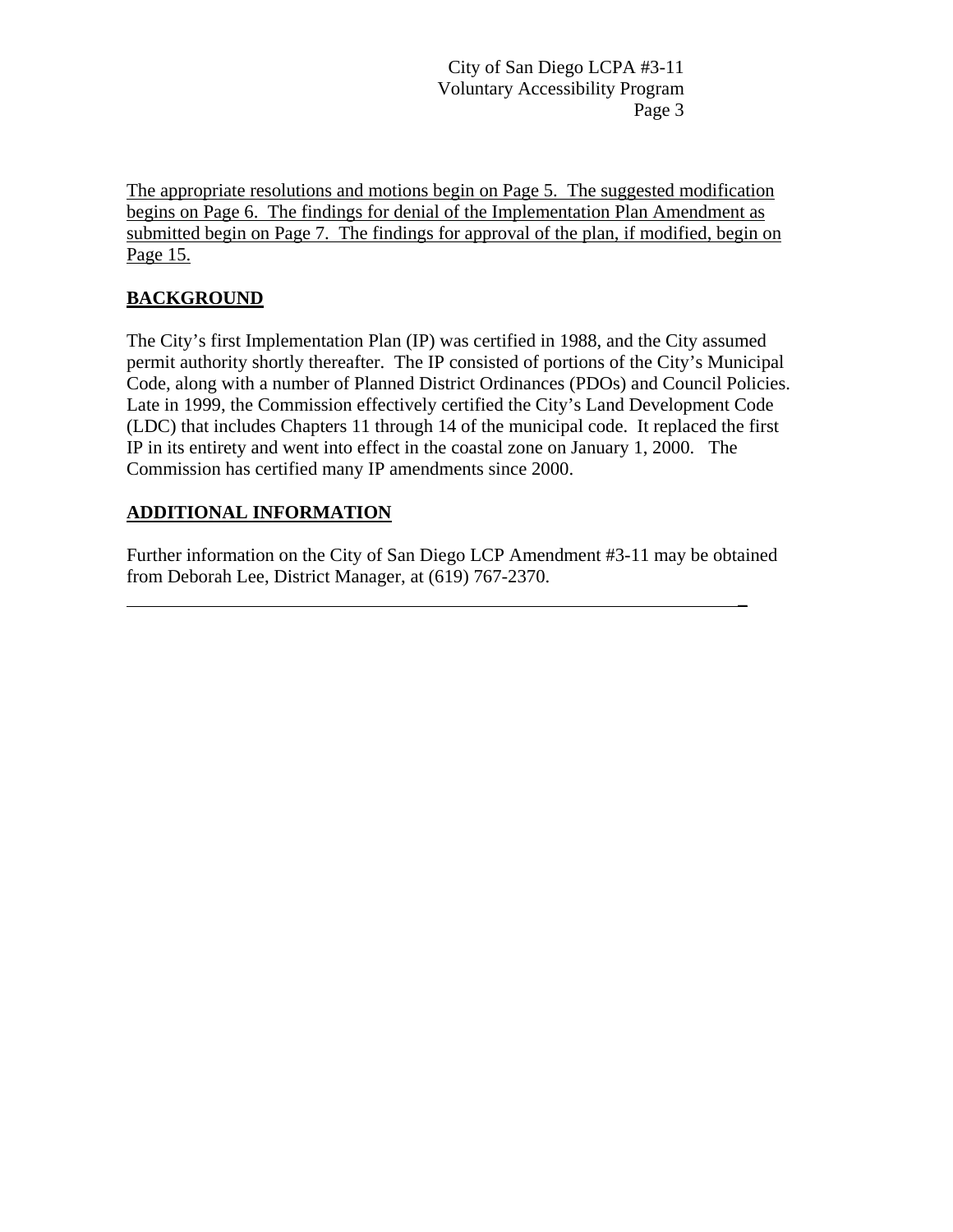# **PART I. OVERVIEW**

# **A. LCP HISTORY**

The City of San Diego has a long history of involvement with the community planning process; as a result, in 1977, the City requested that the Coastal Commission permit segmentation of its Land Use Plan (LUP) into twelve parts in order to have the LCP process conform, to the maximum extent feasible, with the City's various community plan boundaries. In the intervening years, the City has intermittently submitted all of its LUP segments, which are all presently certified, in whole or in part.

When the Commission approved segmentation of the LUP, it found that the implementation phase of the City's LCP would represent a single unifying element. This was achieved in January 1988, and the City of San Diego assumed permit authority on October 17, 1988 for the majority of its coastal zone. Several isolated areas of deferred certification remained at that time; some of these have been certified since through the LCP amendment process. Other areas of deferred certification remain today and are completing planning at a local level; they will be acted on by the Coastal Commission in the future.

Since effective certification of the City's LCP, there have been numerous major and minor amendments processed. These have included everything from land use revisions in several segments, to the rezoning of single properties, and to modifications of citywide ordinances. In November 1999, the Commission certified the City's Land Development Code (LDC), and associated documents, as the City's IP, replacing the original IP adopted in 1988. The LDC became effective in January, 2000.

## **B. STANDARD OF REVIEW**

Pursuant to Section 30513 of the Coastal Act, the Commission may only reject zoning ordinances or other implementing actions, as well as their amendments, on the grounds that they do not conform with, or are inadequate to carry out, the provisions of the certified land use plan. The Commission shall take action by a majority vote of the Commissioners present.

# **C. PUBLIC PARTICIPATION**

The City has held Planning Commission and City Council meetings with regard to the subject amendment request. All of those local hearings were duly noticed to the public. Notice of the subject amendment has been distributed to all known interested parties.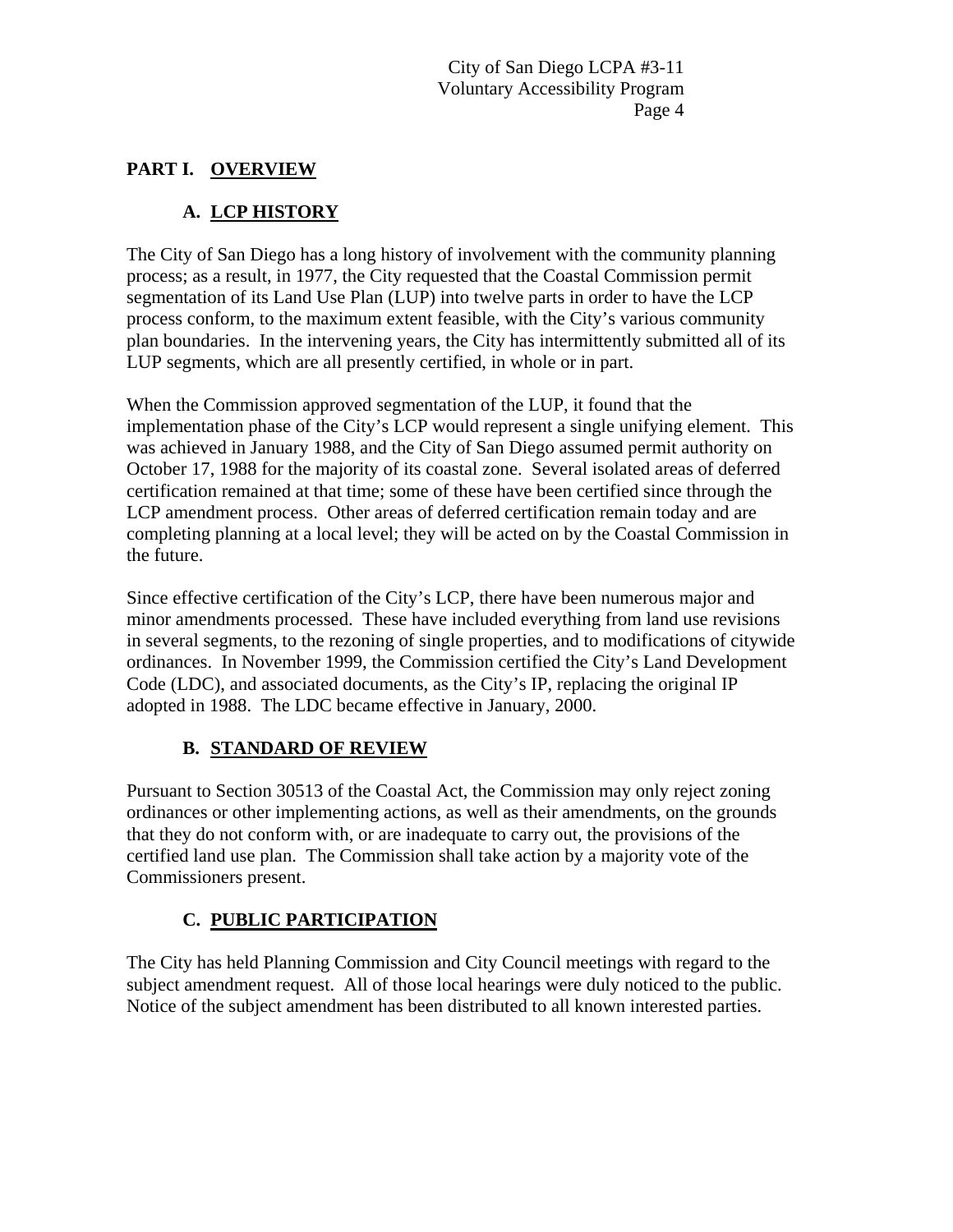# **PART II. LOCAL COASTAL PROGRAM SUBMITTAL - RESOLUTIONS**

Following a public hearing, staff recommends the Commission adopt the following resolutions and findings. The appropriate motion to introduce the resolution and a staff recommendation are provided just prior to each resolution.

## **I. MOTION I:** *I move that the Commission reject the Implementation Program Amendment for the City of San Diego as submitted.*

## **STAFF RECOMMENDATION OF REJECTION:**

Staff recommends a **YES** vote. Passage of this motion will result in rejection of Implementation Program and the adoption of the following resolution and findings. The motion passes only by an affirmative vote of a majority of the Commissioners present.

## **RESOLUTION TO DENY CERTIFICATION OF THE IMPLEMENTATION PROGRAM AS SUBMITTED:**

The Commission hereby denies certification of the Implementation Program Amendment submitted for the City of San Diego and adopts the findings set forth below on grounds that the Implementation Program as submitted does not conform with, and is inadequate to carry out, the provisions of the certified Land Use Plans. Certification of the Implementation Program would not meet the requirements of the California Environmental Quality Act as there are feasible alternatives and mitigation measures that would substantially lessen the significant adverse impacts on the environment that will result from certification of the Implementation Program as submitted.

## **II. MOTION II:** *I move that the Commission certify the Implementation Program Amendment for the City of San Diego if it is modified as suggested in this staff report.*

## **STAFF RECOMMENDATION:**

Staff recommends a **YES** vote. Passage of this motion will result in certification of the Implementation Program Amendment with suggested modifications and the adoption of the following resolution and findings. The motion passes only by an affirmative vote of a majority of the Commissioners present.

## **RESOLUTION TO CERTIFY THE IMPLEMENTATION PROGRAM AMENDMENT WITH SUGGESTED MODIFICATIONS:**

The Commission hereby certifies the Implementation Program Amendment for the City of San Diego if modified as suggested and adopts the findings set forth below on grounds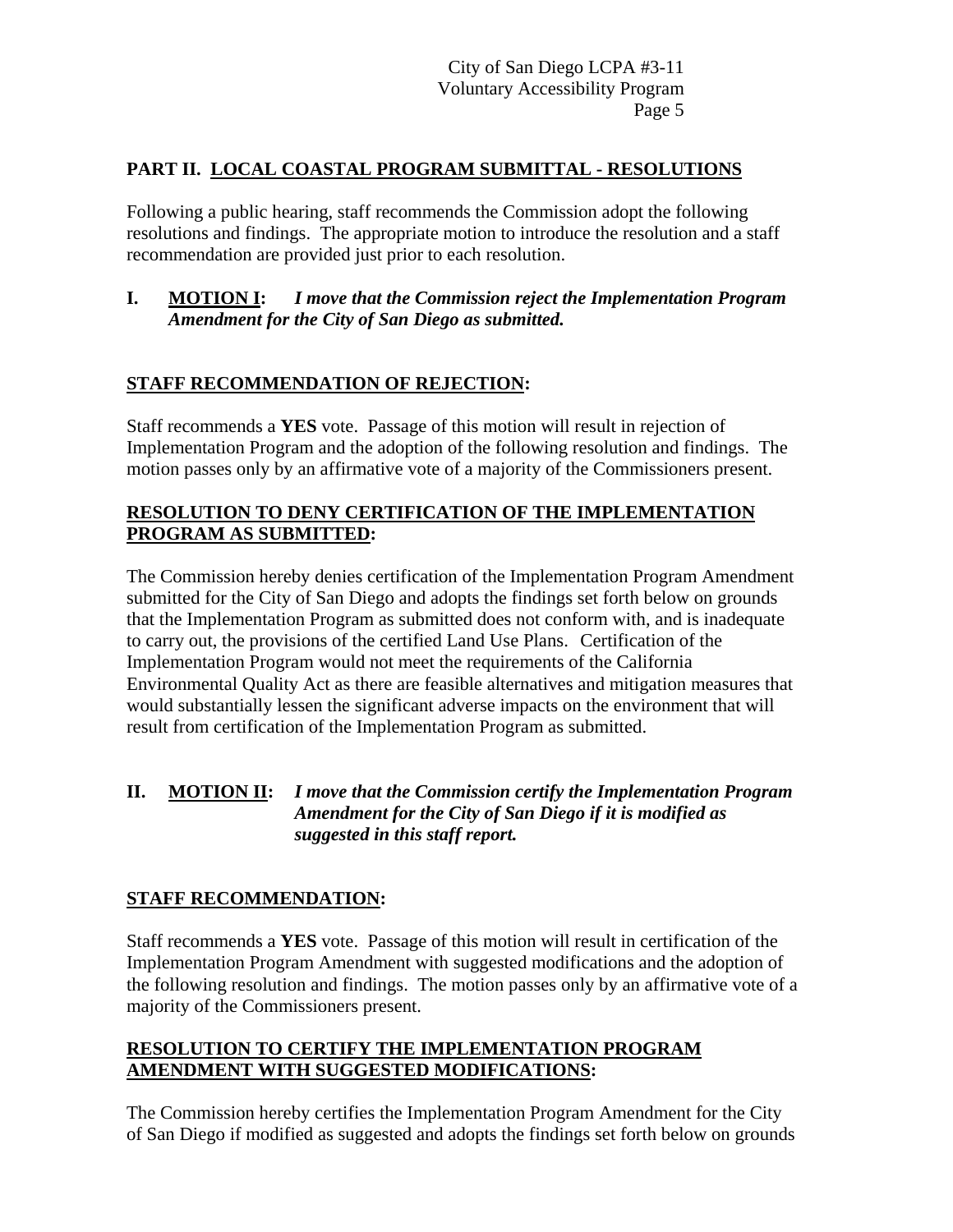that the Implementation Program Amendment, with the suggested modifications, conforms with and is adequate to carry out the certified Land Use Plans. Certification of the Implementation Program Amendment if modified as suggested complies with the California Environmental Quality Act, because either 1) feasible mitigation measures and/or alternatives have been incorporated to substantially lessen any significant adverse effects of the Implementation Program Amendment on the environment, or 2) there are no further feasible alternatives and mitigation measures that would substantially lessen any significant adverse impacts on the environment.

# <span id="page-7-0"></span>**PART III. SUGGESTED MODIFICATION**

Staff recommends the following suggested revision to the proposed Implementation Plan be adopted. The underlined sections represent language that the Commission suggests be added, and the struck-out sections represent language which the Commission suggests be deleted from the language as originally submitted.

#### 1**. Section 145.4003, Voluntary Accessibility Program Regulations and Development Incentives** of the City's Land Development Code shall be revised as follows:

 $[\ldots]$ 

- (c) The incentives available to a *development* shall be determined by the number and type of *dwelling units* that would be voluntarily designed for accessibility.
	- (1) Each *dwelling unit* voluntarily designed in accordance with Section 145.4004 (Tier I-Accessible Dwelling Unit) shall be eligible for the following incentives:
		- (A) A *floor area ratio* bonus up to a maximum of 5 percent,

and

- (B) A choice of one development incentive listed in Section 145.4003(d).
- (2) Each *dwelling unit* voluntarily designed in accordance with Section 145.4005 (Tier II-Visitable Unit) shall be eligible for either one of the following incentives:
	- (A) A *floor area ratio* bonus up to a maximum of 5 percent, or
	- (B) A choice of one development incentive listed in Section 145.4003(d).

 $[...]$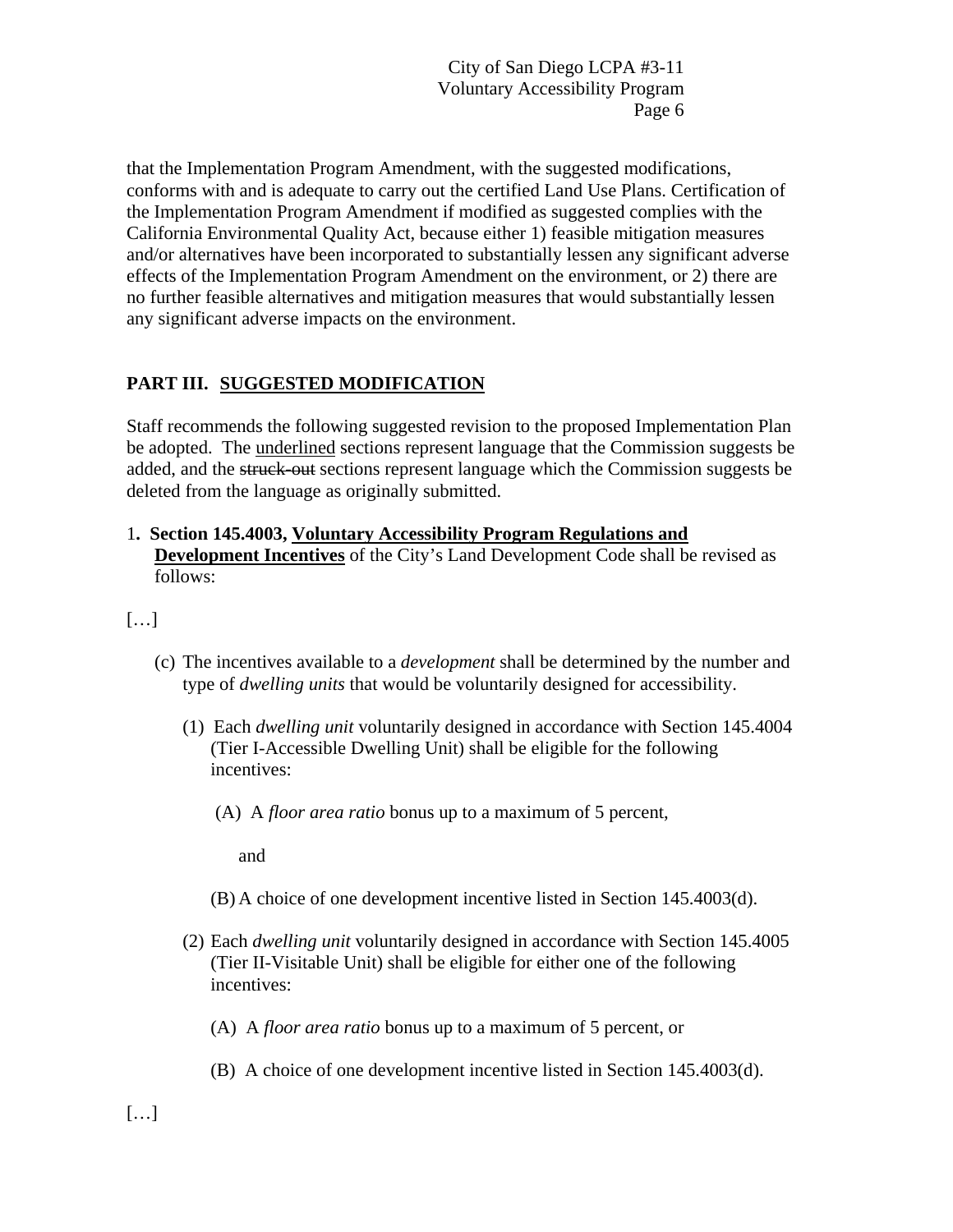(4) *Development* with 100 percent of the eligible dwelling units voluntarily designed in accordance with Section 145.4004 (Tier I-Accessible Dwelling Unit) shall be eligible for:

- (A) Incentive for each Tier I-Accessible Dwelling Unit in accordance with Section 145.4003(c)(1),
- (B) Expedite processing consistent with Council Policy, and
- (C) A *density* bonus up to 5 percent based on the pre-bonus number of *dwelling units* in the project voluntarily designed in accordance with Section 145.4004 (Tier I-Accessible Dwelling Unit). […]
- (d) Incentives

An *applicant* for *development* eligible for one or more incentives pursuant to Section 145.4003 may select from the following incentives:

- […]
- (2) The applicable *setback* regulations may be reduced up to 10 percent for proposed structures where necessary to fulfill the accessible design requirements.
- (3) The applicable *lot coverage* regulations may be exceeded up to 10 percent where necessary to fulfill the accessible design requirements.
	- […]
- (f) Within the *Coastal Overlay Zone*, a bonus or incentive shall not be granted where it would allow *development* that is inconsistent with the policies in the ceritified Land Use Plan or the Environmentally Sensitive Lands regulations.

#### **PART IV. FINDINGS FOR REJECTION OF THE CITY OF SAN DIEGO IMPLEMENTATION PLAN AMENDMENT FOR THE VOLUNTARY ACCESSIBILITY PROGRAM, AS SUBMITTED**

## **A. AMENDMENT DESCRIPTION**

The City of San Diego proposes to establish the Voluntary Accessibility Program which is an incentive program to encourage the incorporation of accessible design elements and features in new residential development in order to address the City's shortage of housing for persons with disabilities and the aging population. This is a City initiative, independent of any State or federally mandated program and it would be a citywide code amendment. Specifically, through the adoption of Ordinance Number O-19955, on May 18, 2010, the proposed amendment would add a new division, entitled Voluntary Accessibility Program, to the City's Building Regulations under Chapter 14 of the Land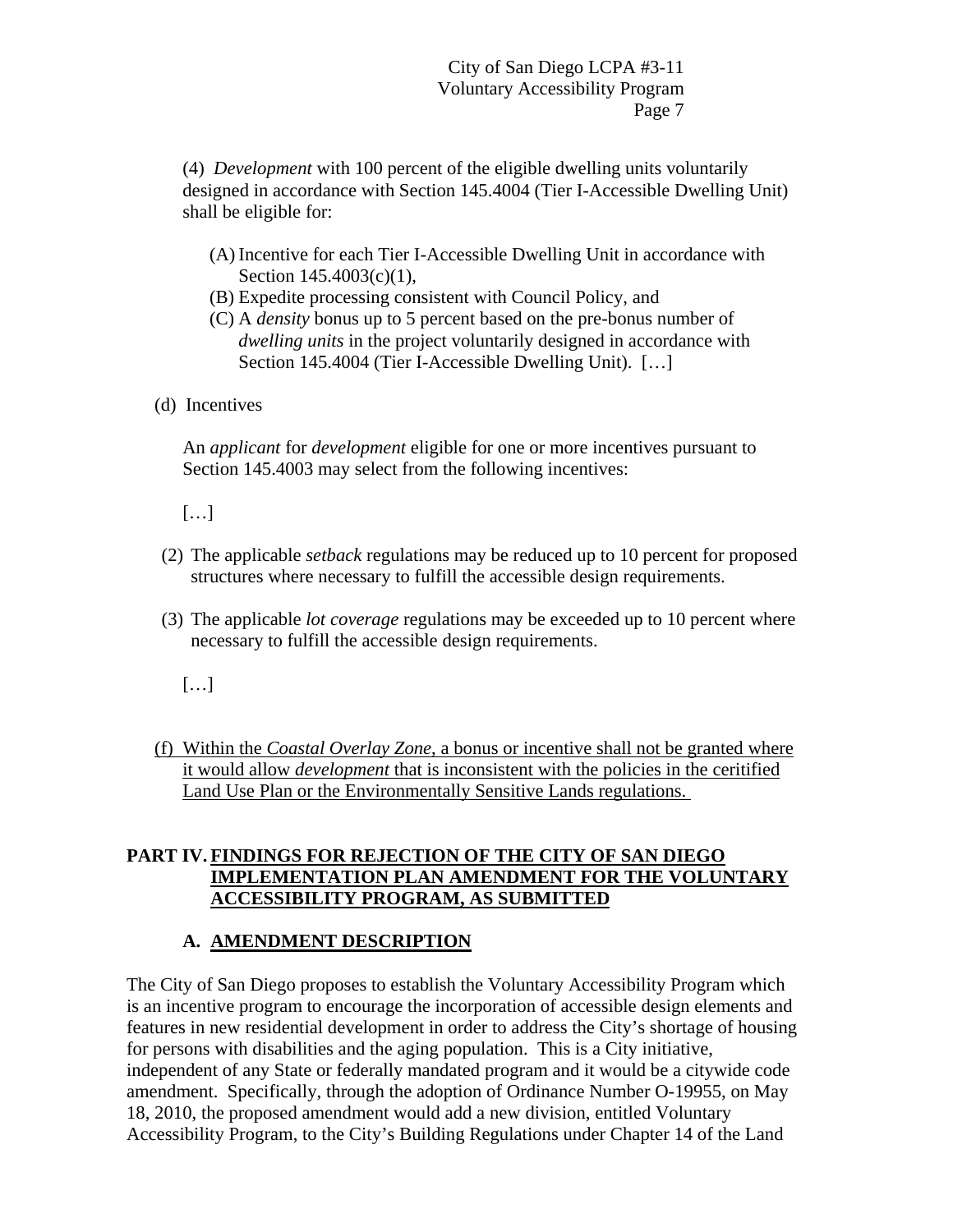Development Code ("LDC"). The LDC constitutes the bulk of the City's certified Implementation Plan and Chapter 14 also includes the City's code provisions for grading, landscaping, parking, environmentally sensitive lands, historic resources and land divisions.

The voluntary program includes development incentives, such as floor area ratio and density bonuses, setback reductions and lot coverage increases, to encourage the provision of more accessibility components in residential construction. As presented in the City's staff reports, the goal of the Voluntary Accessibility Program is to increase the number of accessible housing units in the local housing supply by offering a variety of development incentives to facilitate types of accessible design. In addition to accommodating individuals with permanent disabilities, accessible design also accommodates small children, individuals recovering from surgery or an accident, aging individuals and those with family members or friends with a disability. The proposed incentive program is intended to generate a variety of accessible dwelling unit types: Tier I Accessible Living Units would be adaptable to meet the accessibility needs of individual occupants to remain living in their homes during periods of temporary, developing or permanent disability; the intent is to allow occupants to "age in place". Tier II Visitable Units would be required to comply with a modified set of accessible design standards to facilitate access to, and access within, the primary entry level of a dwelling unit; the intent is to provide opportunities for persons with temporary, developing or permanent disabilities to visit these units.

The City already has an ordinance addressing deviations from its development regulations to make reasonable accommodations for disabled persons under the Federal Fair Housing and California Fair Employement and Housing Acts; developments that utilize those deviations are not eligible to also participate in the Voluntary Accessibility Program. The "reasonable accommodations" LCP amendment was submitted to the Commission in June 2005 as part of the Fourth Quarterly Update to the LDC; the Commission approved the amendment with a suggested modification requiring for any deviation to be approved through a coastal development permit, that a finding be made there was no feasible alternative that provides greater consistency with the certified Local Coastal Program. The standard for the reasonable accommodations is less restrictive because it is, in part, a federal mandate; and, alternatively, the current request for accessible housing opportunities is an entirely voluntary program.

## **B. SPECIFIC FINDINGS FOR REJECTION**

The standard of review for LCP implementation submittals or amendments is their consistency with and ability to carry out the provisions of the certified LUP.

## **1) Purpose and Intent of the Ordinance**.

As stated in the adopted ordinance (Ordinance No. 19955), the purpose of the Voluntary Accessibility Program is to encourage residential development that incorporates accessible design features including accessible routes of travel, accessible entrances, and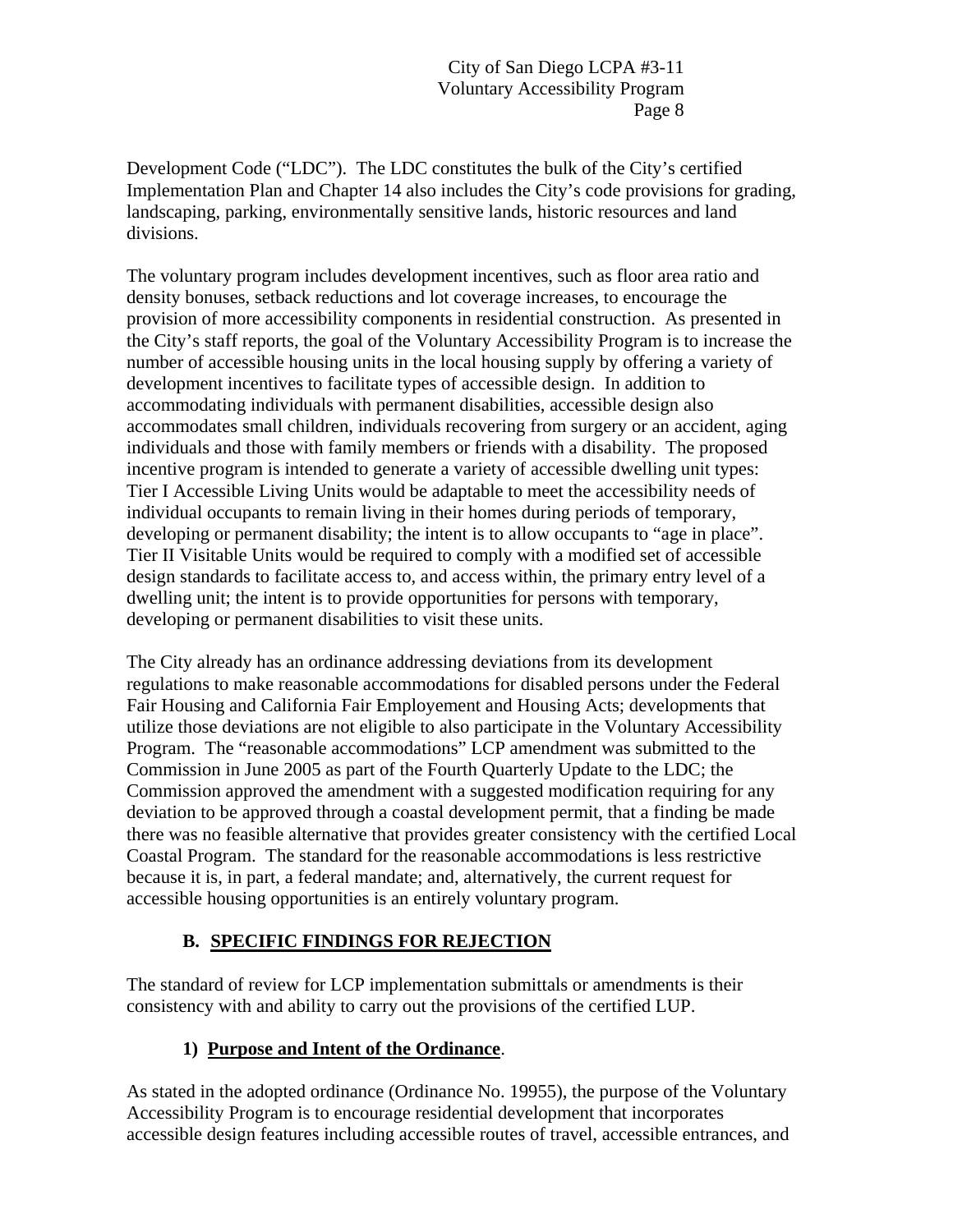accessible common use rooms to meet the needs of as many users as possible. The stated intent is to increase opportunities for persons with temporary, developing, or permanent disabilities to "age in place" and thereby reduce the potential for occupants to be displaced from their homes due to a disability, to allow those persons to visit neighbors and to increase the number of accessible dwelling units in the local housing supply.

# **2) Major Provisions of the Ordinance**.

The major provisions address when the program would be applicable and again specify that developments receiving a deviation for reasonable accommodations are not eligible for the Voluntary Accessibility Program. Specific provisions include the following:

- Tier I units are eligible for a floor area ratio bonus up to a maximum of 5 percent and a choice of one development incentive;
- Tier II units are eligible for a floor area ratio bonus up to a maximum of 5 percent *or* a choice of one development incentive;
- Developments with at least 50 percent of their unit count designed as Tier I or Tier II units are eligible for the same bonuses and incentives as if they were developed individually, as well as expedited permit processing;
- Developments with 100 percent of their unit count designed as Tier I units are eligible for the same bonus and incentives as individual Tier I units, a density bonus up to 5 percent and for those projects with a minimum of 10 Tier I units, a choice of one additional incentive;
- The incentives include modifications to applicable parking regulations, reductions in applicable setback regulations, increased lot coverage provisions, and modification of applicable landscape requirements to accommodate an accessible route of travel;
- One other incentive provides that the maximum structure height regulations may be exceeded by up to 10 percent to accommodate an elevator or other special access needs but the provision specifically precludes any height exception in the Coastal Height Limit Overlay Zone or where there would be possible conflicts with Federal Aviation Regulations; and
- Establishes the Design Standards for both Tier I and Tier II units.

## **3) Adequacy of the Ordinance to Implement the Certified LUP Segments**.

The standard of review for LCP implementation submittals or amendments is their consistency with and ability to carry out the provisions of the certified Land Use Plan(s). In the case of the City of San Diego, it has developed community planning areas based on its established neighborhoods and future urbanizing area. Predicated on those community planning areas, the City utilized the geographic segmentation provisions of the LCP regulations and developed its land use plan component covering twelve different communties (i.e., North City, La Jolla, Pacific Beach, Mission Beach, Ocean Beach, Peninsula, Otay-Mesa Nestor). Each community plan or LCP Land Use Plan contains policies that protect public views, scenic resources, public access, recreational opportunities and sensitive coastal resources including, but not limited to, beaches,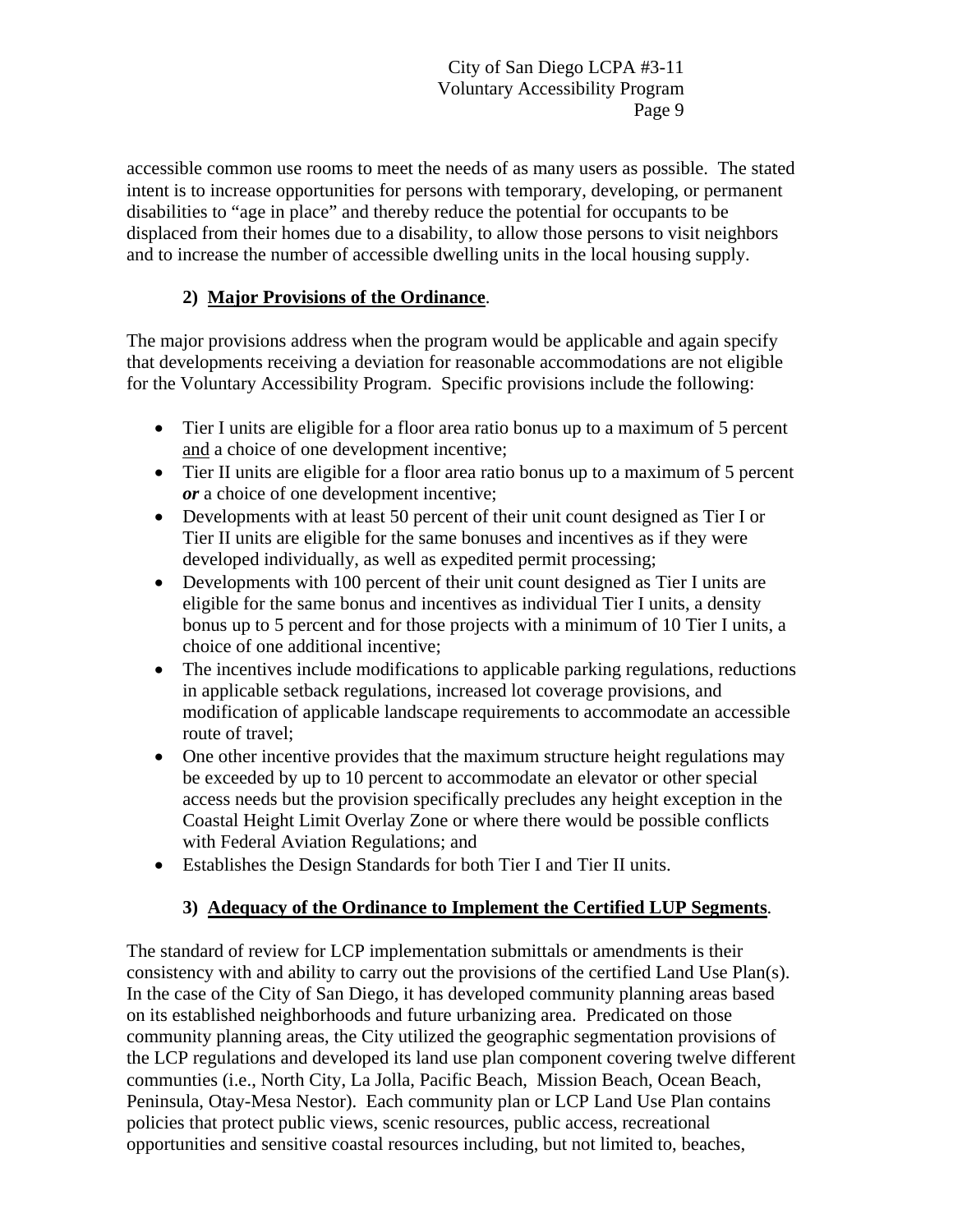bluffs, slopes, hillsides and environmentally sensitive lands in that community. The Commission's review of the proposed changes to the Land Development Code must assure that development is approved only when consistent with the certified LCP.

Listed below are typical policies contained in the certified Land Use Plan segments in the Coastal Overlay Zone for the City of San Diego.

#### Torrey Pines Community Plan

- Construction or improvements of roadways adjacent to biologically sensitive areas or open space shall be designed to avoid impacts, especially in wetlands and wetland buffer areas. Protection of sensitive habitats through buffers, realignments and reduced development areas shall also be considered.
- Protect, preserve and enhance the variety of natural features within the San Dieguito River Valley including the floodplain, the open waters of the lagoon and river, wetlands, marshlands and uplands.

#### Mira Mesa Community Plan

• No encroachment shall be permitted into wetlands, including vernal pools. [...]

## La Jolla LCP Land Use Plan

- The City should preserve and protect the coastal bluffs, beaches and shoreline areas of La Jolla assuring that development occurs in a manner that protects these resources, encourages sensitive development, retains biodiversity and interconnected habitats and maximizes physical and visual public access to and along the shoreline. (pg. 50)
- Development on coastal bluffs should be set back sufficiently from the bluff edge to avoid the need for shoreline or bluff erosion control devices so as not to impact the geology and visual quality of the bluff and/or public access along the shoreline. (pg. 51)
- Protect public views to and along the shoreline as well as to all designated open space areas and scenic resources from public vantage points as identified in Figure 9 and Appendix G (Coastal Access Subarea maps). Public views to the ocean along public streets are identified in Appendix G. Design and site proposed development that may affect an existing or potential public view to be protected, as identified in Figure 9 or in Appendix G, in such a manner as to preserve, enhance or restore the designated view opportunities. (pg. 56)
- Where existing streets serve as public vantage points, as identified in Figure 9 and Appendix G including, but not limited to, view corridors and scenic overlooks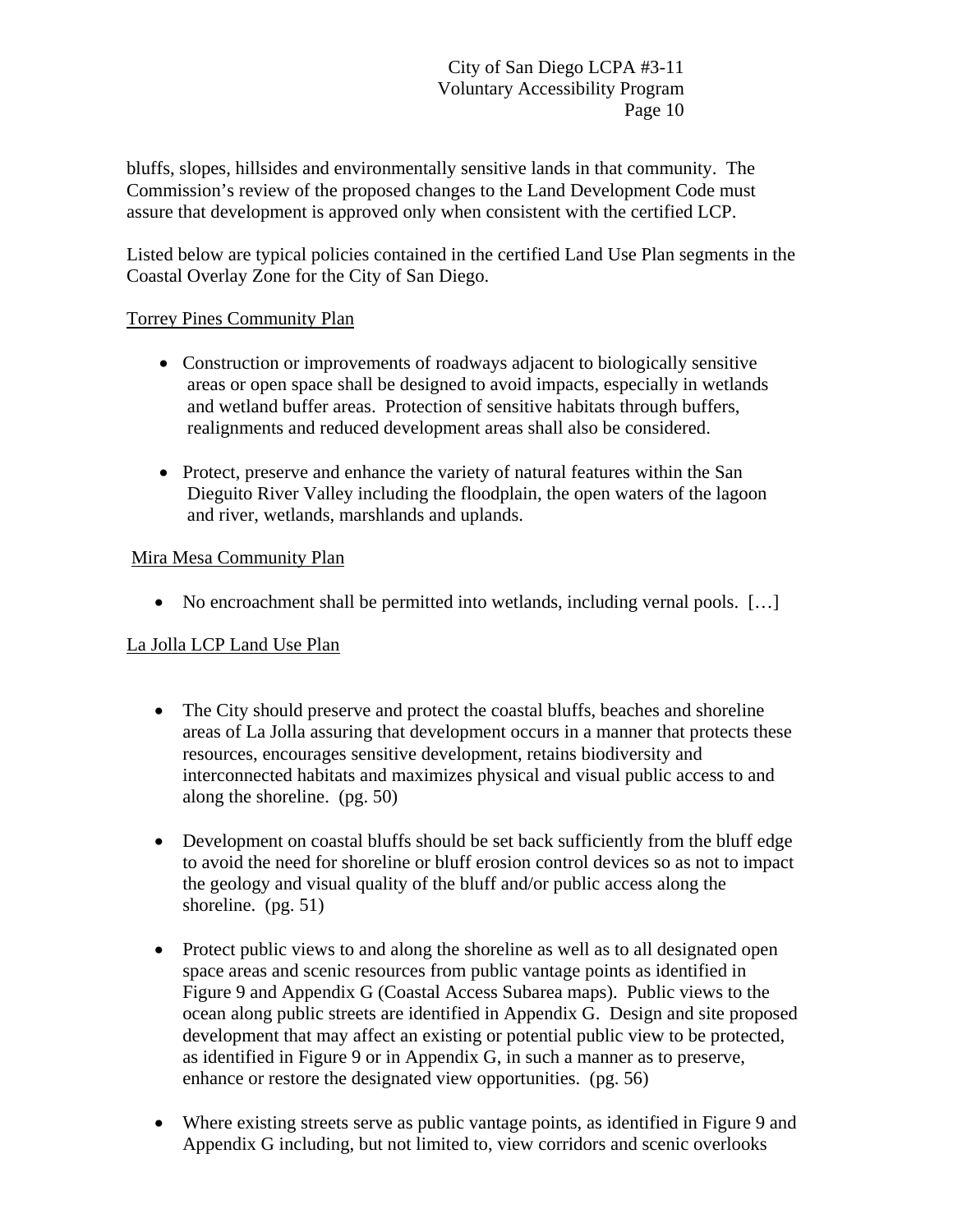and their associated viewsheds, set back and terrace development on corner lots and/or away from the street in order to preserve and enhance the public view provided from the public vantage point to and along the ocean. In review of variances or other requests for reduced setbacks within the viewshed public vantage points, adjacent to identified view corridors or on property between the ocean and first coastal roadway, do not allow any reduction in the public view provided to and along the ocean. Figure 9 and Appendix G list streets that provide identified public views to and along the ocean to be protected from visual obstruction. (pg. 56)

 Where new development is proposed on property that lies between the shoreline and the first public roadway, preserve, enhance or restore existing or potential view corridors within the yards and setbacks by adhering to setback regulations that cumulatively, with the adjacent property, form functional view corridors and prevent an appearance of the public right-of-way being walled off from the ocean. (pg. 57)

## Pacific Beach Community Plan

- Development Along View Corridors Mandate setbacks of new development along all east-west streets west of Cass Street, and all north-south streets south of Grand Avenue which have a public view to the water (as identified in Figure 16). Street landscaping along these streets shall not obstruct, but shall enhance public views, in conformance with the streetscape recommendations of this plan (Appendix D). (p. 56)
- Coastal Bluff and Ocean/Bayfront Development Set back new development along coastal bluffs in accordance with the Sensitive Coastal Resource Zone and Appendix H of this plan to reduce the potential for erosion and slippage. (p. 56)

#### Mission Beach Precise Plan and Local Coastal Program Addendum

 Under the Local Coastal Program, the following specific concept for future implementation technique development is set out in regard to community landscaping:

Views to and along the shoreline from public areas shall be protected from blockage by development and or vegetation.

#### Peninsula Community Plan and Local Coastal Program Addendum

• Preserve and enhance significant views of the bay and ocean. (pg. 108)

#### Ocean Beach Precise Plan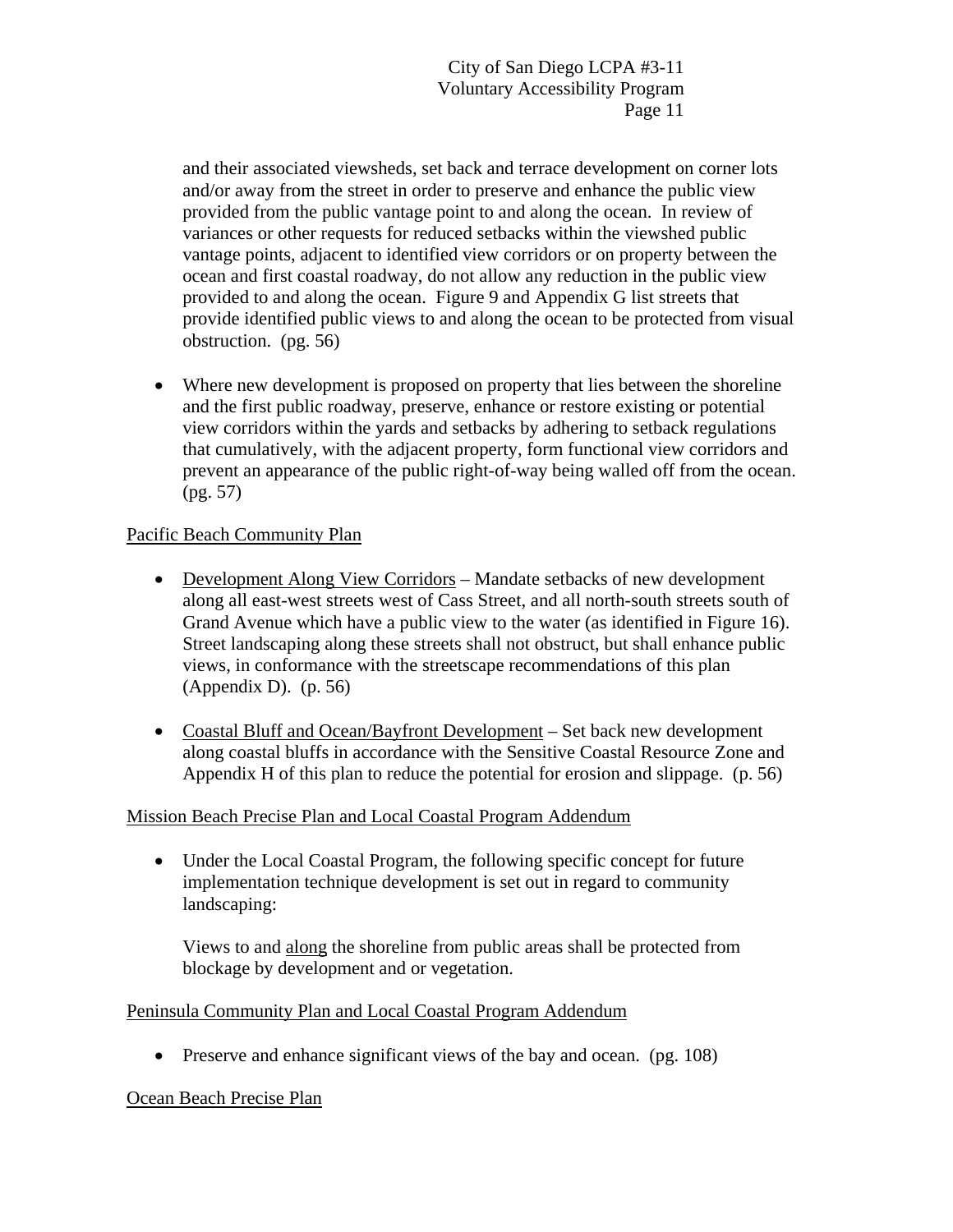- That public access to beaches and the shoreline be protected, first by clearly establishing public access and use rights, and second by requiring new developments to provide visual and physical access. (pg. 42)
- That bluff-top construction having a potential harmful effect upon cliff erosion be prohibited and that consideration be given to acquiring the property if necessary. (pg. 42)
- That views available from elevated areas and those adjacent to the beaches and ocean be preserved and enhanced wherever possible. (pg. 83)

For any new development which proposes accessible housing under the Voluntary Accessibility Program, the discretionary review process will be the same process as that which would have been required if the accessible housing element were not proposed. Unless otherwise exempt, all development within the coastal zone in the City of San Diego requires a coastal development permit. In the case of a proposed development within the coastal zone also occurring on a site where environmentally sensitive lands are present, a Site Development Permit would also be required. The proposed development must meet the findings of each of the respective permit processes or the development cannot be approved.

The Coastal Development Permit process includes a separate set of findings that must be made in order to assure conformance with the certified land use plan policies, the certified LCP implementation plan and the public access and recreation policies of the Coastal Act. Section 126.0708 specifies the findings that are necessary for Coastal Development Permit Approval and states the following:

An application for a Coastal Development Permit may be approved or conditionally approved only if the decision maker makes all of the findings in Section 126.0708(a) and the supplemental findings in Section 126.0708(b) that are applicable to the proposed development.

Specifically, Section 126.0708 (a) states:

Findings for all Coastal Development Permits:

(1) The proposed coastal development will not encroach upon any existing physical accessway that is legally used by the public or any proposed public accessway identified in a Local Coastal Program land use plan; and the proposed coastal development will enhance and protect public views to and along the ocean and other scenic coastal areas as specified in the Local Coastal Program land use plan;

(2) The proposed coastal development will not adversely affect environmentally sensitive lands; and

(3) The proposed coastal development is in conformity with the certified Local Coastal Program land use plan and complies with all regulations of the certified Implementation Program;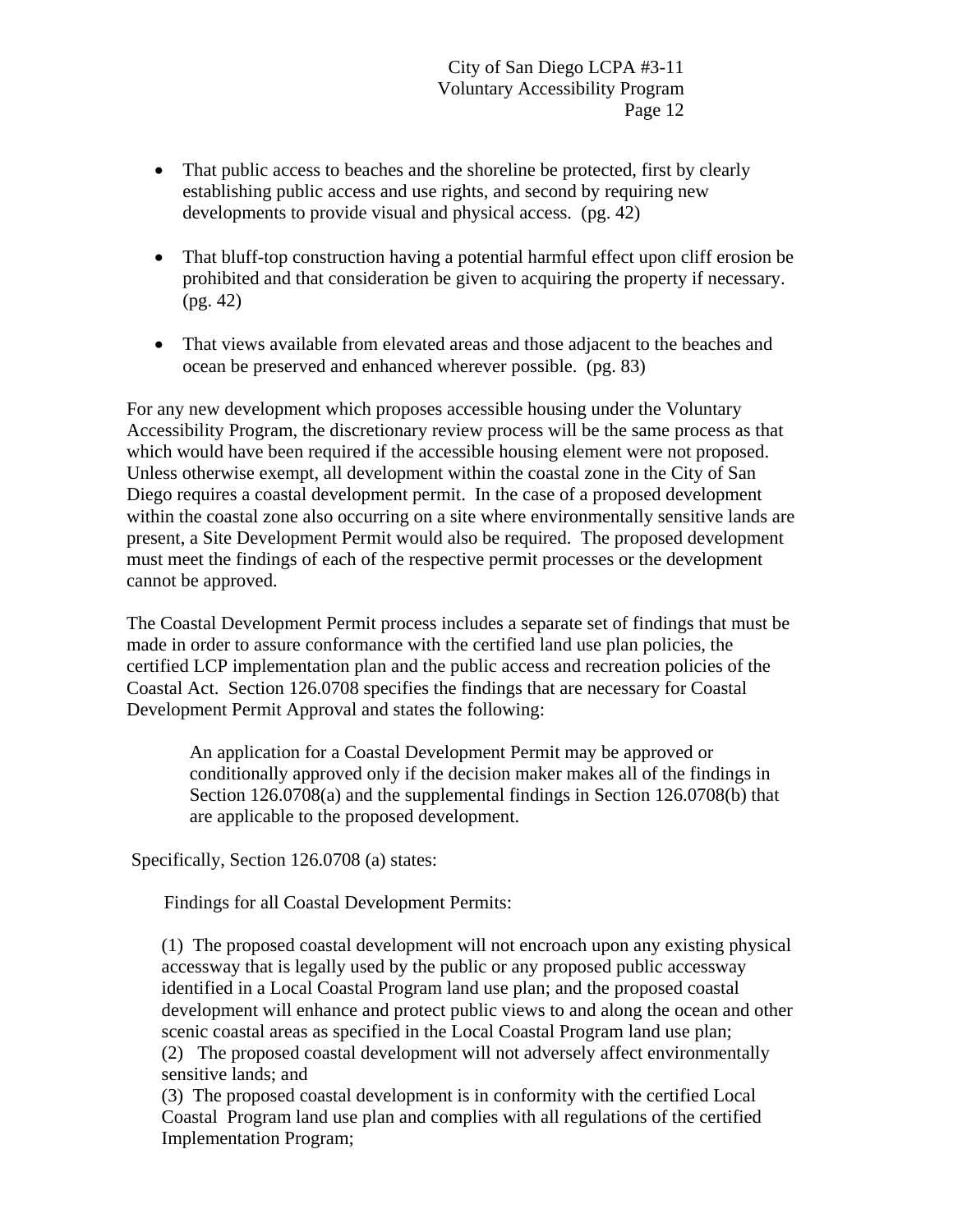(4) For every Coastal Development Permit issued for any coastal development between the nearest public road and the sea or the shoreline of any body of water located within the Coastal Overlay Zone, the coastal development is in conformity with the public access and public recreation policies of Chapter 3 of the California Coastal Act.

For developments occurring on property where environmentally sensitive lands are present, as mentioned above, a Site Development Permit would also be required. The ESL regulations again apply to sensitive biological resources; steep hillsides; coastal beaches; sensitive coastal bluffs; and special flood hazard areas. All Site Development Permits must have certain findings made pursuant to Section 126.0504(a).

Section 126.0504 – Findings for all Site Development Permits

A Site Development Permit may be approved or conditionally approved only if the decision maker makes all of the findings in Section 126.0504(a) and the supplemental findings in Section 126.0504(b) through (o) that are applicable to the proposed development as specified in this section.

- (a) Findings for all Site Development Permits
	- (1) The proposed development will not adversely affect the applicable land use plan;
	- (2) The proposed development will not be detrimental to the public health, safety, and welfare;
	- (3) The proposed development will comply with the applicable regulations of the Land Development Code.

In addition, subsection (b) for Supplemental Findings--Environmentally Sensitive Lands states that if a Site Development Permit is required in accordance with Section 143.0110 because of potential impacts to environmentally sensitive lands, it may be approved or conditionally approved only if the decision maker makes the following supplemental findings. Some of these include that development is only permitted in (ESL) if it results in the minimum disturbance of such lands, if it minimizes alteration of natural land forms, if it does not contribute to the erosion of public beaches or adversely impact local shoreline sand supply, etc.

There is also a process for deviations from the ESL regulations established in the SDP regulations. Findings in Section 126.0504 (c) must be made to assure there are no feasible measures that can further minimize the potential adverse effect on environmentally sensitive lands, and that the proposed deviation is the minimum necessary to afford relief from the special circumstances or conditions of the land, not of the applicant's making. However, for development in the coastal zone requiring a coastal development permit, in addition to the findings in Section 126.0504(c), a deviation from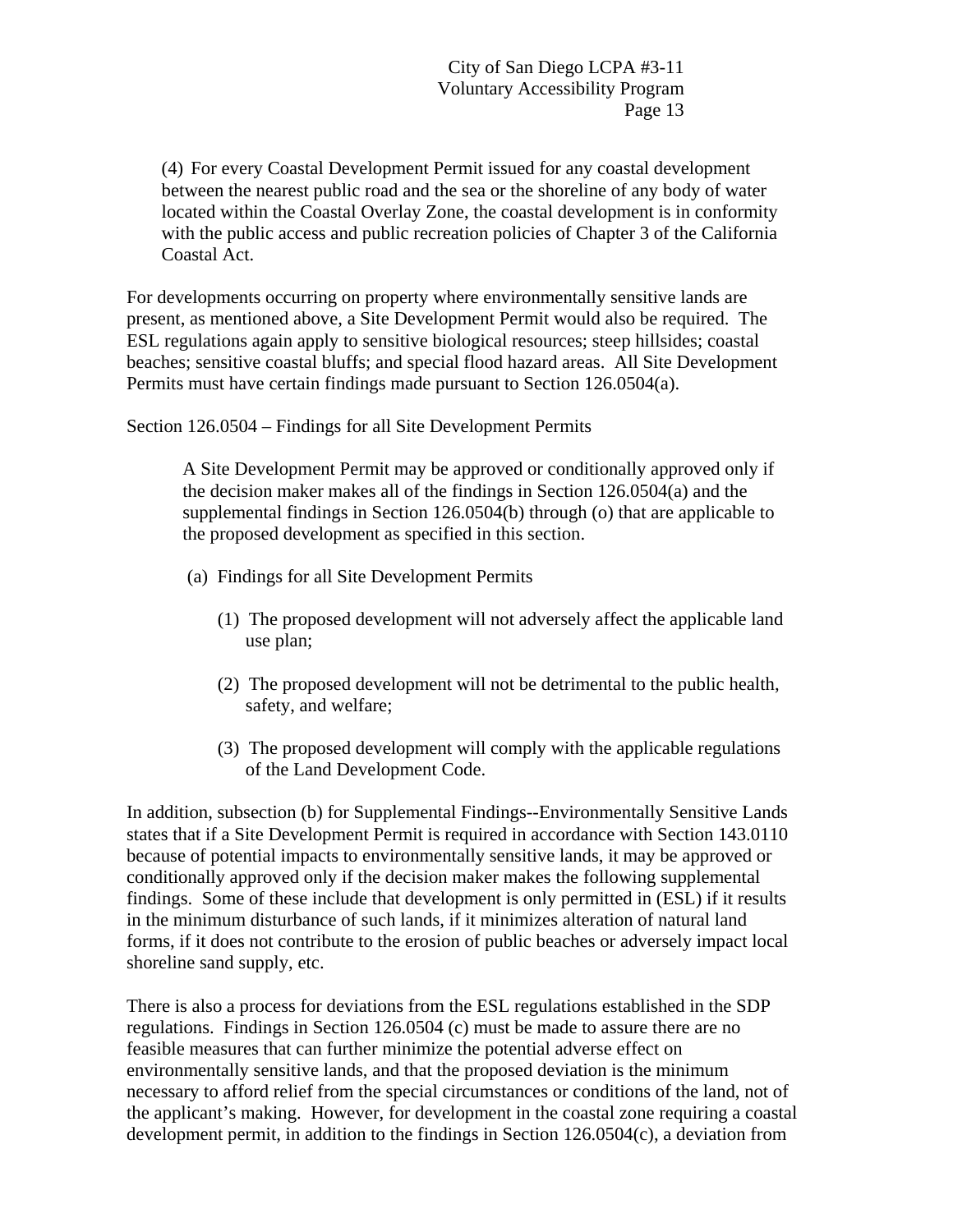the ESL regulations can only be approved if the decision maker makes the findings in Section 126.0708(b). These findings require an economically viable use determination and allow deviations from the ESL only when all economically viable use of the applicant's property would be denied through application of the ESL regulations.

Based on the certified policies of the City's land use plans, the ESL regulations establish the various resource protection measures and development standards in the LDC. As an example, for development on coastal bluffs, no development is permitted on the face of a sensitive coastal bluff; all drainage must be directed away from the bluff; and all development must generally observe a minimum of a 40 ft. setback from the bluff edge. The regulations allow for a reduction in this setback, however, if a geology report indicates that the site is stable enough to support the development at the proposed distance from the coastal bluff edge, although no development is allowed within 25 feet from the bluff edge. As can be seen, these regulations are intended to protect the geologic integrity of the coastal bluffs based on LUP policies adopted in conformance with Section 30253 of the Coastal Act. The ESL regulations also mandate the provision of wetland buffers, preservation of public views and protection of sensitive hillsides and habitat areas.

These regulations are very rigorous and define specifically what the requirements are for development on a site that contains any of these resources. The City asserts that even after adoption of the proposed amendment, inconsistent development that might include encroachments into protected coastal resources, such as identified view corridors, wetland buffers or the coastal blufftop setback would not be approved. The City notes that the incentive program does not explicitly relieve a project of any ESL requirements, permit process or otherwise. While the Commission agrees that there is no explicit reference to LUP or ESL policies in the proposed amendment, and that the intent of the amendment is not to allow incentives or deviations that would be inconsistent with LUP or ESL policies, it notes that as submitted, there is the potential for a proponent to claim that in the absence of a reference to the LUP or ESL, the amendment was intended to allow exceptions to those policies. The project proponent could argue that because the amendment creates exceptions to existing standards and that it did not state that devisions and incentives would still need to be consistent with the LUP and ESL policies, that exceptions to these policies are allowed under this amendment. They could also argue that because this was the most recent LCP Amendment approved by the Commission, then, to the extent that there is any conflict between this amendment and the existing LCP, that this later-approved amendment should control. Under that view, the incentives and deviations allowed in this amendment could be approved even if the resulting development encroached into coastal resources, such as an ESHA or wetland buffer or into a designated view corridor.

Absent additional language that specifically states deviations/incentives cannot include a deviation to the requirements of the environmentally sensitive lands regulations and LUP policies, the Commission cannot be assured that potential impacts to coastal resources involving public access, public views, environmentally-sensitive habitat areas, shoreline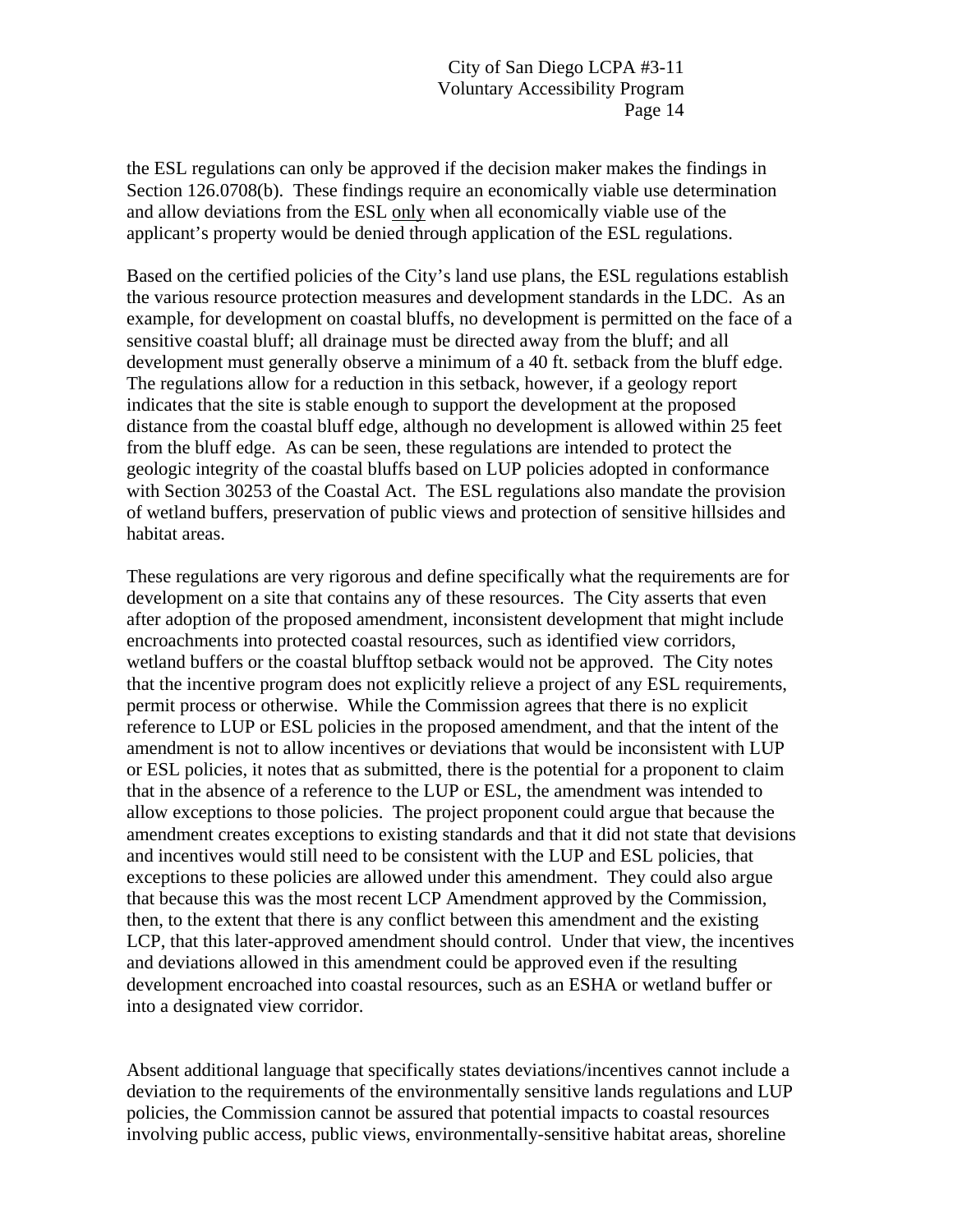access/beaches, sensitive hillsides or coastal bluff setbacks, etc. would be precluded under the proposed amendment. Staff understands that the City's intent is not to allow deviations from the ESL and LUP policies, but it also recognizes that there is the possibility that a project proponent could interpret the proposed language to allow exceptions to LUP and ESL policies, and if this interpretation were accepted, then the amendment would not implement and would be inadequate to carry out the certified land use plans. It must therefore be denied, as submitted.

# <span id="page-16-0"></span>**PART V. FINDINGS FOR APPROVAL OF THE CITY OF SAN DIEGO IMPLEMENTATION PLAN AMENDMENT, IF MODIFIED**

The proposed amendment will allow for incentives for accessible housing development pursuant to coastal development permits and, as applicable, a site development permit if environmentally sensitive lands are present. In accordance with these discretionary reviews, several findings must be made. The findings that must be made are numerous and include a wide range of requirements to assure that critical coastal resources and public access are protected. However, in order to assure it is clear that, through implementation of the proposed LCP amendment, projects for accessible housing do not conflict with critical resource protection measures, the Commission finds that additional language should be added that specifically states that deviations shall not be considered that would be inconsistent with LUP policies. The additional language also makes it clear that deviations to ESL are not permitted for such proposals. Staff understands that it is the City's intent that the proposed amendment not allow deviations or incentives that are inconsistent with the LUP or ESL, so the suggested modification simply, but explicitly, states this understanding.

Although no specific requirements were included to site accessible housing projects near transit centers, the City has indicated that, as a separate program, the City will be considering using density bonuses to encourage appropriate smart growth in transit corridors. However, as the City has indicated previously, there has been resistance to proposing density bonus regulations as required by state law and it was decided that an amendment to provide density bonuses along transit routes would be taken forward as a separate project. City staff is coordinating a parking study with SANDAG and another study with affordable housing advocates. Depending on the results of the studies, a number of amendments could result including incentives for transit and affordable housing. The efforts are ongoing and there are no density bonus regulations or affordable housing LCP amendments pending from the City.

In summary, the Commission supports the idea of concentrating development in existing urban areas able to accommodate it and does not intend to discourage accessible housing but, instead, is intending to allow it in a manner where critical and sensitive coastal resources are protected to the same degree that they are protected under the currently certified LCP. As noted above, deviations will not be permitted where coastal resource concerns are paramount; however, deviations which result in reduced parking, other than in the nearshore, and reduced buildings setbacks in areas other than environmentally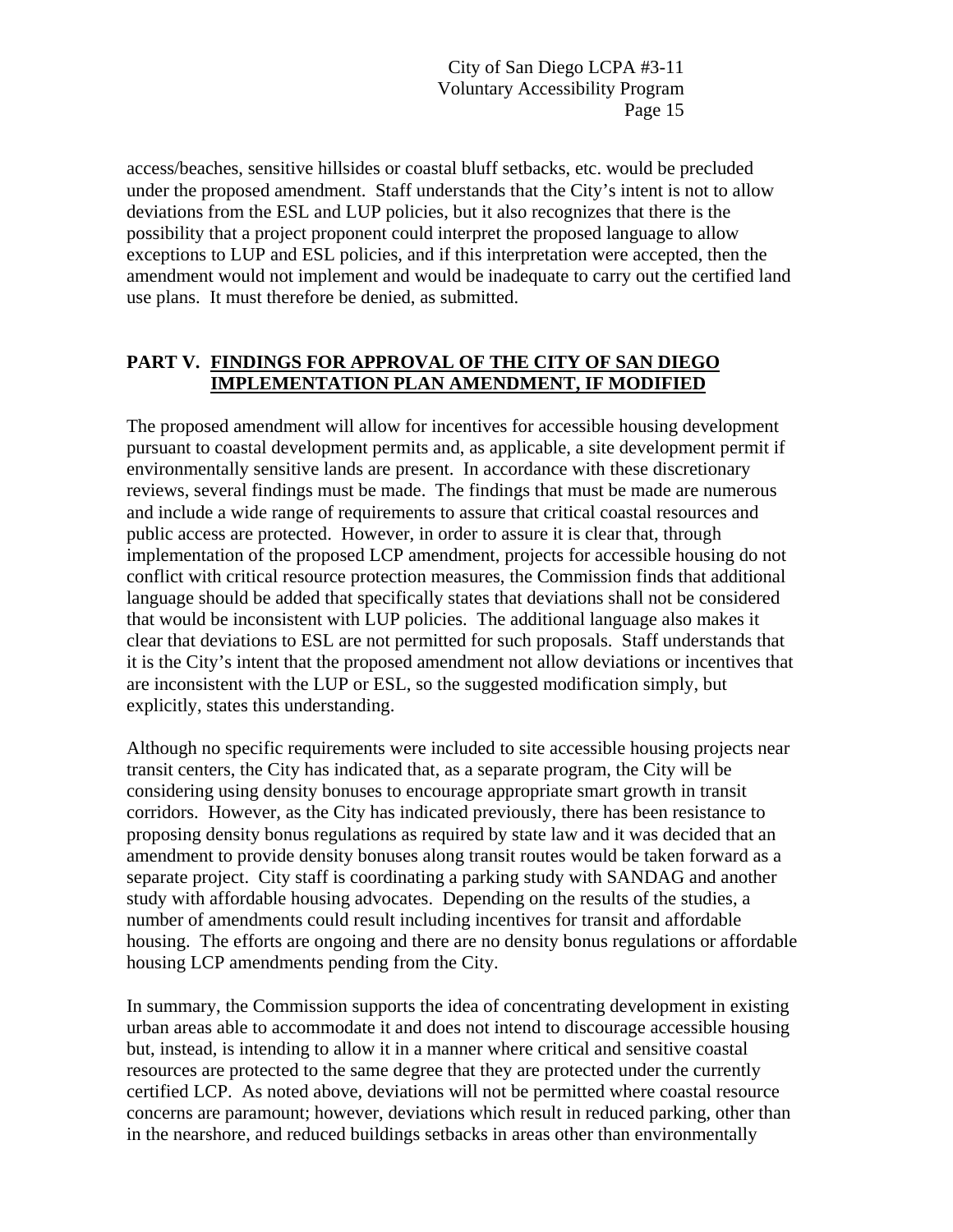sensitive lands can be found acceptable because they will result in encouraging accessible housing development and broader housing opportunities which are important land use amd environmentally-worthy planning goals. Specifically, protection of coastal resources and identified public views are already included in the ESL regulations and the suggested modification assures that these regulations will continue to apply. Therefore, the Commission finds that the proposed amendment to the Land Development Code, as proposed to be modified and described above, is fully consistent with, and adequate to carry out, the certified City of San Diego LCP land use plans.

#### **PART VI. CONSISTENCY WITH THE CALIFORNIA ENVIRONMENTAL QUALITY ACT (CEQA)**

Section 21080.5 of the California Environmental Quality Act (CEQA) exempts local government from the requirement of preparing an environmental impact report (EIR) in connection with its local coastal program. The Commission's LCP review and approval program has been found by the Resources Agency to be functionally equivalent to the EIR process. Thus, under CEQA Section 21080.5, the Commission is relieved of the responsibility to prepare an EIR for each LCP.

Nevertheless, the Commission is required in an LCP submittal or, as in this case, an LCP amendment submittal, to find that the LCP, or LCP, as amended, does conform with CEQA provisions. An environmental impact report was completed for the original adoption of the Land Development Code and the City has utilized it for CEQA compliance in association with other code amendments. However, in this case, because there was a potential for some impacts to resources, the City has prepared a supplement to that EIR for this amendment. Although it was identified that the amendment may have the potential to have an impact on resources (i.e., visual quality, parking, sensitive resources, etc.), the respective development incentives and/or deviations to development regulations can be denied through the respective discretionary reviews if they are found to have an adverse impact on the environment. In addition, as modified, no deviations from the ESL regulations (which incorporate the City's resource protection measures in the LDC) involving designated public views, wetland buffers or the coastal blufftop setback or the Coastal Height Limit will be permitted. In addition, the City did not propose any reductions to otherwise required parking standards that could have been a potential public access issue in the nearshore areas. For specific development projects that ultimately receive some relief, any environmental impacts will be required to be mitigated. In summary, no adverse impacts to any coastal resources are anticipated.

(G:\San Diego\Reports\LCPs\City of San Diego\SD LCPA 3-11 Voluntary Accessibility Program stf rpt.doc)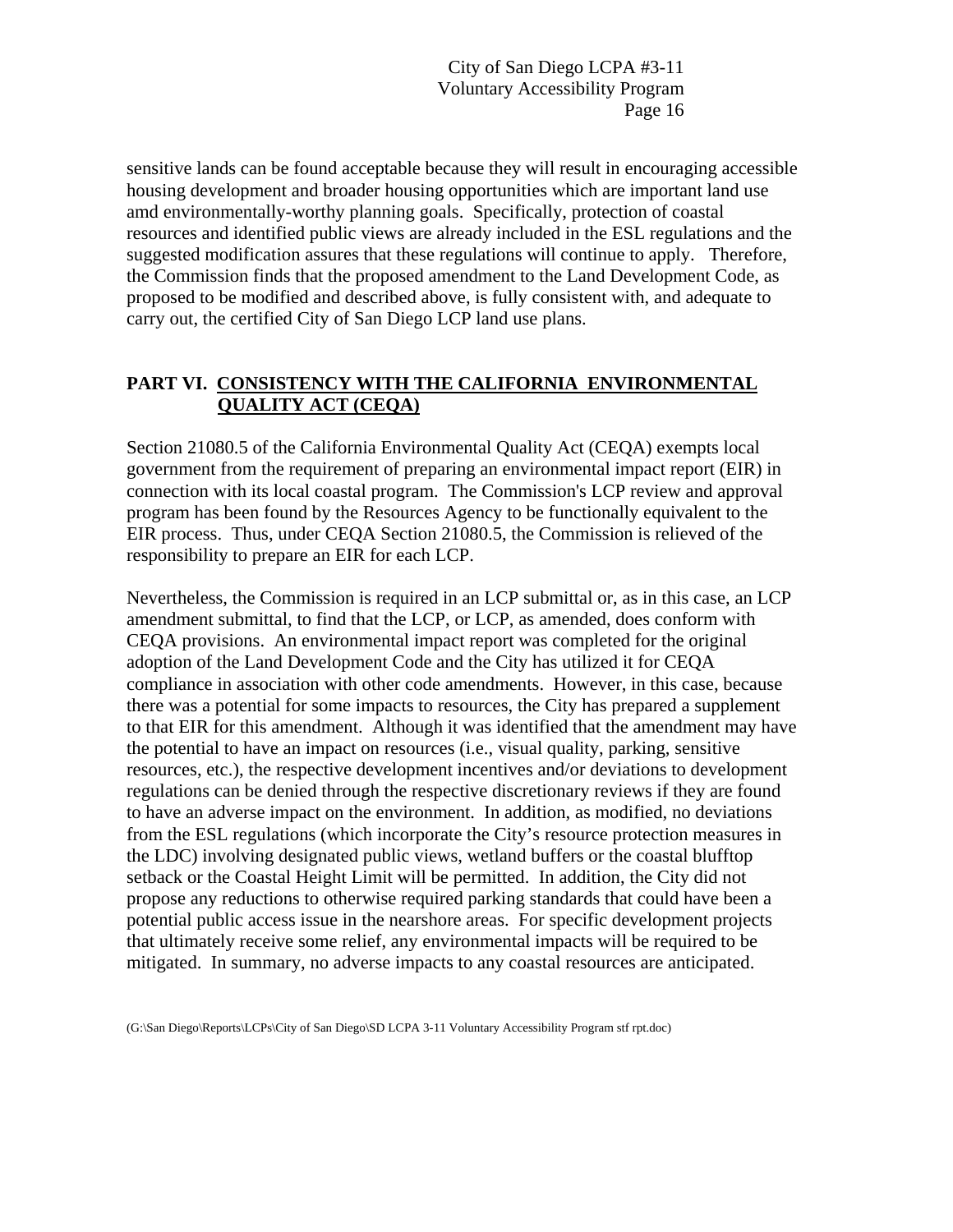$(O-2010-91$  REV.) COR.COPY  $\zeta$ d:

#### 19955 ORDINANCE NUMBER O-(NEW SERIES) MAY 18 2010 DATE OF FINAL PASSAGE

AN ORDINANCE AMENDING CHAPTER 14, ARTICLE 5 OF THE SAN DIEGO MUNICIPAL CODE BY ADDING DIVISION 40, SECTIONS 145.4001, 145.4002, 145.4003, 145.4004 AND 145.4005, ALL RELATING TO ENCOURAGING RESIDENTIAL DEVELOPMENT THAT INCORPORATES ACCESSIBLE DESIGN FEATURES.

WHEREAS, according to the 2000 United States Census the majority of persons with disabilities are within the 21-64 year old age group, but the existing accessible housing supply is predominately restricted for seniors; and

WHEREAS, the San Diego Regional Association of Governments 2050 planning forecast for the San Diego region projects a large increase in the local senior population, which will further increase the demand for accessible design; and

WHEREAS, in accordance with the Federal Fair Housing Act and California Fair Employment and Housing Act, the City considers and makes reasonable accommodations as requested to afford persons with disabilities the equal opportunity to use and enjoy a dwelling, but these accommodations are still falling short of the demand for accessible housing; NOW, THEREFORE,

BE IT ORDAINED, by the Council of the City of San Diego, as follows:

Section 1. That Chapter 14, Article 5 of the San Diego Municipal Code is amended by adding, Division 40, by adding Sections 145.4001, 145.4002, 145.4003, 145.4004 and 145.4005 to read as follows:

-PAGE 1 OF 14-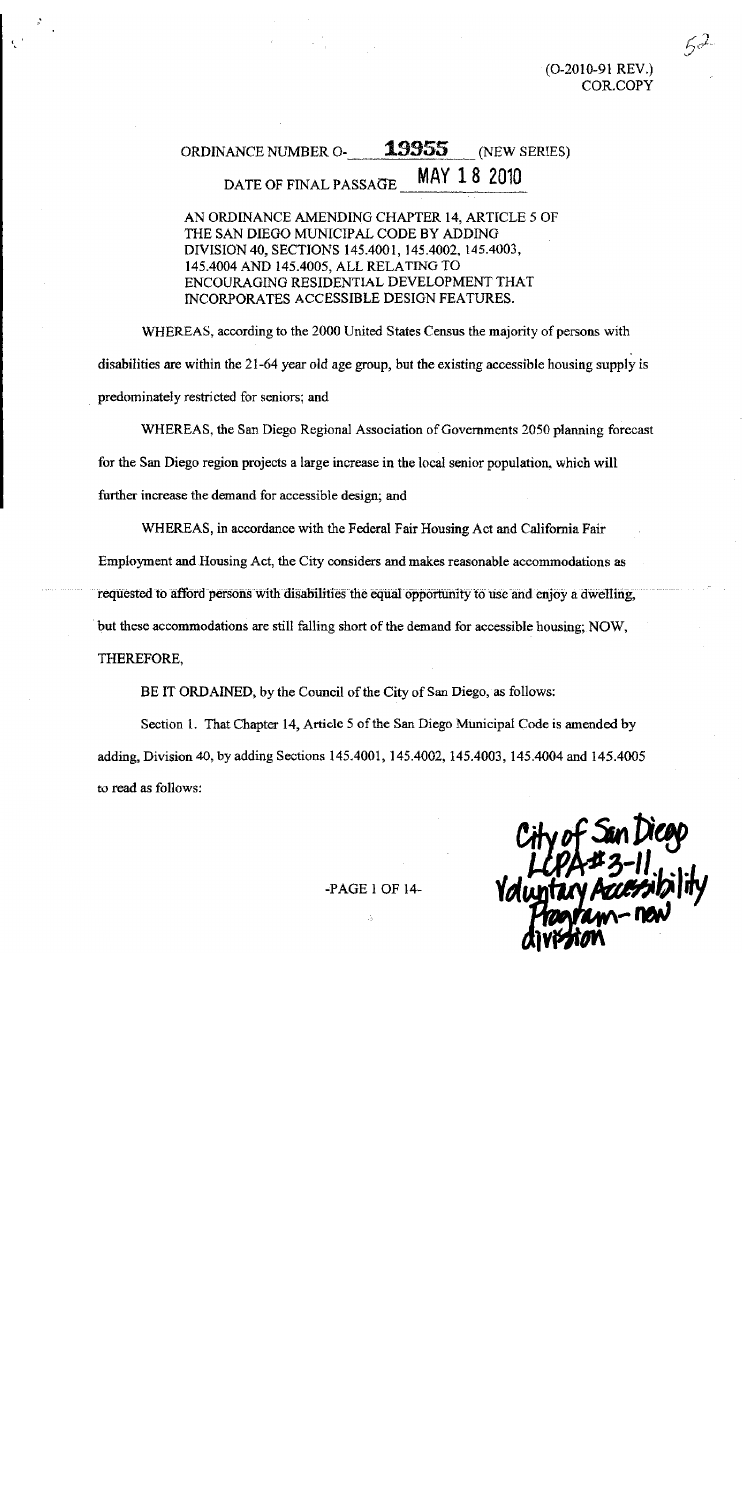#### **Article 5: Building Regulations**

#### Division 40: Voluntary Accessibility Program

#### \$145.4001 **Purpose**

The purpose of the Voluntary Accessibility Program is to encourage residential *development* that incorporates accessible design features including accessible routes of travel, accessible entrances, and accessible common use rooms to meet the needs of as many users as possible. The intent is to increase opportunities for persons with temporary, developing, or permanent disabilities to "age in place" and thereby reduce the potential for occupants to be displaced from their homes due to a disability, to allow those persons to visit neighboring *dwelling units*, and to increase the number of accessible *dwelling units* in the local housing supply that meet long term housing needs by offering incentives that facilitate this type of accessible design.

#### §145.4002 When Voluntary Accessibility Program Applies

- $(a)$ The following proposed residential *development* is eligible for the Voluntary Accessibility Program:
	- $(1)$ Development that is exempt from the accessibility requirements of the California Building Code (Chapter 11A),
	- $(2)$ Development where only a portion of the residential development is subject to the accessibility requirements of the California Building Code (Chapter 11A), or
	- $(3)$ Development where the required accessibility is in accordance with the California Building Code (Chapter 11A) and would be less

 $-PAGE 2 OF 14-$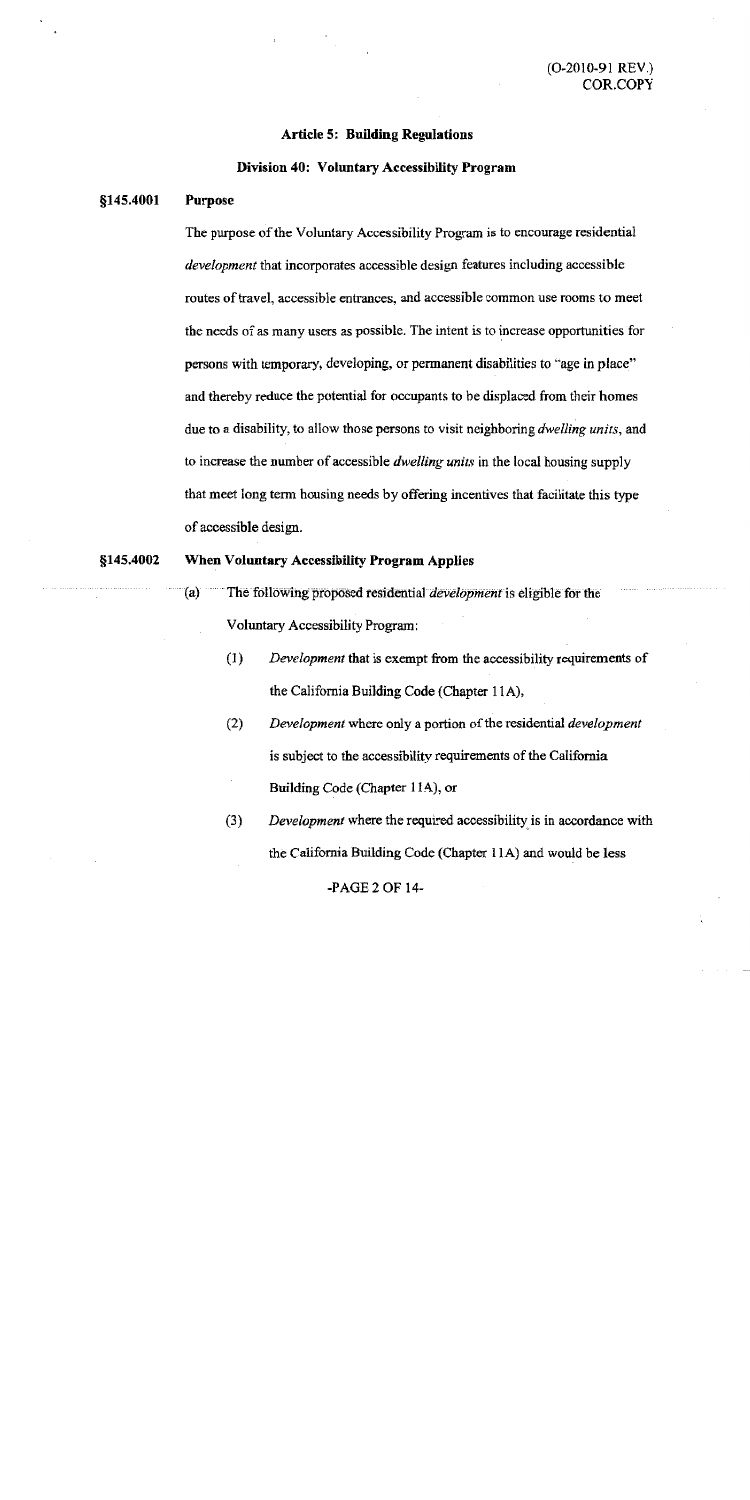accessible than would be achieved through the Voluntary Accessibility Program.

 $(b)$ Development with dwelling units that are voluntarily designed to be accessible may be granted incentives in accordance with Section 145.4003.

 $\sim$  ,  $\sim$ 

 $(c)$ Development receiving deviations for reasonable accommodations in accordance with Section 131.0466 are not eligible for the Voluntary Accessibility Program.

#### §145.4003 Voluntary Accessibility Program Regulations and Development Incentives

- $(a)$ Incentives granted solely under the Voluntary Accessibility Program in accordance with Section 145.4003(c) and (d) shall not require a deviation from the underlying base zone.
- $(b)$ The decision process for a *development* requesting an incentive shall be the same decision process that would be required if the incentive were not a part of the development proposal.
- The incentives available to a *development* shall be determined by the  $(c)$ number and type of dwelling units that would be voluntarily designed for accessibility.
	- $(1)$ Each dwelling unit voluntarily designed in accordance with Section 145.4004 (Tier I-Accessible Dwelling Unit) shall be eligible for the following incentives:
		- $(A)$ A floor area ratio bonus up to a maximum of 5 percent, and

 $-PAGE3$  OF 14 $-$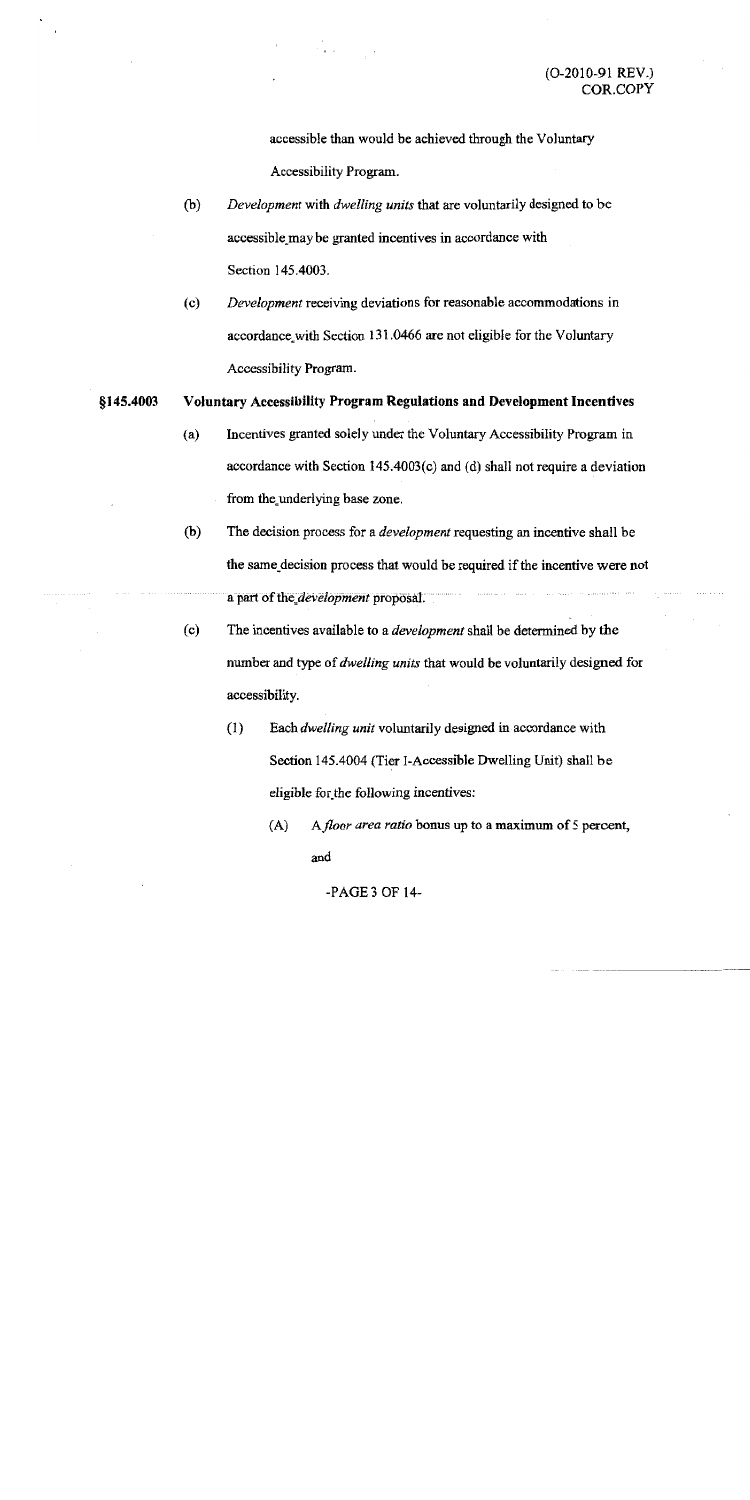- (B) A choice of one development incentive listed in Section 145.4003(d).
- $(2)$ Each *dwelling unit* voluntarily designed in accordance with Section 145.4005 (Tier II-Visitable Unit) shall be eligible for one of the following incentives:
	- A floor area ratio bonus up to a maximum of 5 percent, or  $(A)$
	- (B) A choice of one development incentive listed in Section 145.4003(d).
- Development with at least 50 percent of the eligible dwelling units  $(3)$ voluntarily designed in accordance with either Section 145.4004 (Tier I-Accessible Dwelling Unit) or Section 145.4005 (Tier II-Visitable Unit) shall be eligible for the following incentives:
	- $(A)$ Incentives for each Tier I-Accessible Dwelling Unit in accordance with Section  $145.4003(c)(1)$ ,
	- $(B)$ An incentive for each Tier II-Visitable Unit in accordance with Section  $145.4003(c)(2)$ , and
	- $(C)$ Expedite processing consistent with Council Policy.
- $(4)$ Development with 100 percent of the eligible *dwelling units* voluntarily designed in accordance with Section 145.4004 (Tier I-Accessible Dwelling Unit) shall be eligible for:
	- $(A)$ Incentives for each Tier I-Accessible Dwelling Unit in accordance with Section  $145.4003(c)(1)$ ,
	- (B) Expedite processing consistent with Council Policy, and

 $-PAGE 4 OF 14-$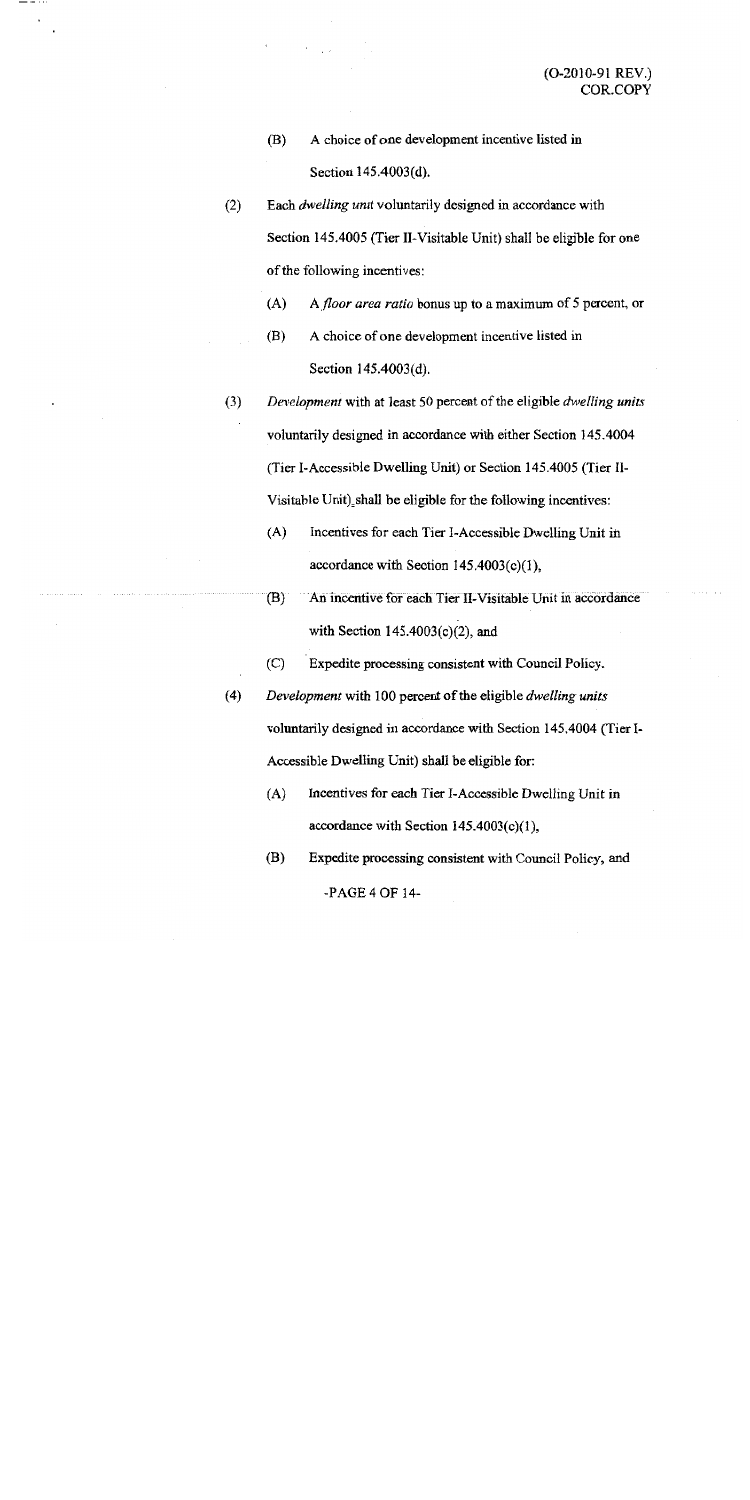A *density* bonus up to 5 percent based on the pre-bonus  $(C)$ number of *dwelling units* in the project voluntarily designed in accordance with Section 145.4004 (Tier I-Accessible Dwelling Unit).

 $\label{eq:2} \begin{array}{c} \mathbf{C} \\ \mathbf{C} \\ \mathbf{D} \end{array} \begin{array}{c} \mathbf{C} \\ \mathbf{D} \end{array} \begin{array}{c} \mathbf{C} \\ \mathbf{D} \end{array} \begin{array}{c} \mathbf{C} \\ \mathbf{D} \end{array} \begin{array}{c} \mathbf{D} \\ \mathbf{D} \end{array}$ 

- $(D)$ Development providing a minimum of 10 Tier I-Accessible Dwelling Units shall be eligible for a choice of 1 additional incentive listed in Section 145.4003(d).
- Incentives  $(d)$

 $\ddot{\cdot}$ 

An *applicant* for *development* eligible for one or more incentives pursuant to Section 145.4003, may select from the following incentives:

- $(1)$ An *applicant* may request one of the following modifications of the applicable parking regulations in Section 142.0560 for Tier I-Accessible Dwelling Units.
	- $(A)$ A reduction of the drive aisle width to a minimum of 22 feet if using standard parking space dimensions,
	- $(B)$ A reduction of the required motorcycle facilities up to 50 percent,
	- $(C)$ A reduction of the driveway width consistent with the minimum dimensions specified in Table 142-05M,
	- $(D)$ Encroachment of required off-street parking spaces into the required setback area of a private driveway (where parking spaces would not conflict with a required visibility area), or

-PAGE 5 OF 14-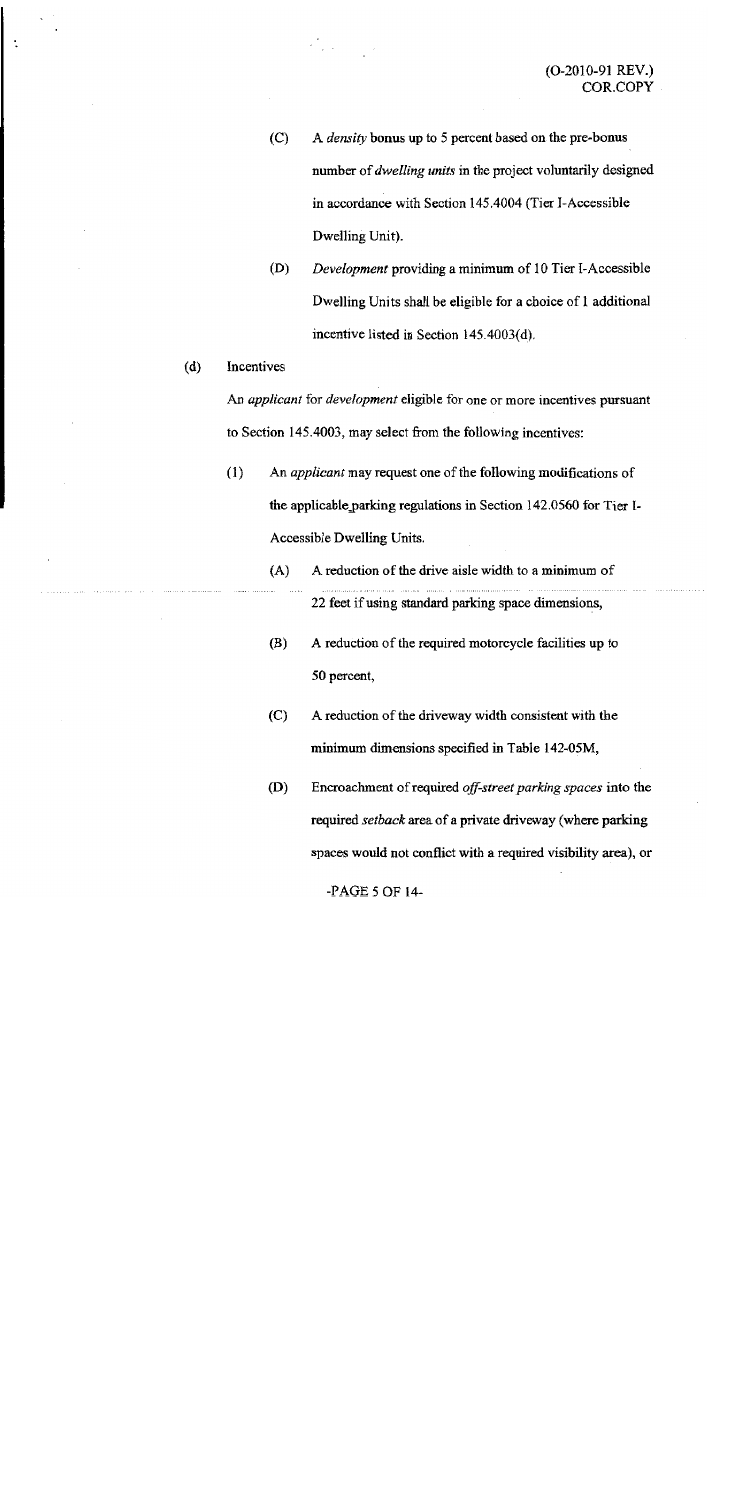- $(E)$ Calculation of tandem parking spaces (designed in accordance with Section 142.0560) as two spaces to meet the applicable parking requirement.
- $(2)$ The applicable *setback* regulations may be reduced up to 10 percent for proposed structures where necessary to fulfill the accessible design requirements.
- $(3)$ The applicable lot coverage regulations may be exceeded up to 10 percent where necessary to fulfill the accessible design requirements.
- $(4)$ The applicable maximum *structure height* regulations may be exceeded by up to 10 percent to accommodate an elevator or special access (wheelchair) lift system. The maximum structure height may not exceed height limits required within the Coastal Height Limit Overlay Zone or conflict with Federal Aviation Regulations Part 77 airspace protection surfaces within designated airport influence areas.
- $(5)$ The applicable landscape requirements may be modified or reduced to the minimum extent necessary to accommodate an accessible route of travel.
- $(e)$ The floor area ratio bonus and incentives applicable to a *development* in accordance with Section 145.4003(c) are limited to *dwelling units* that are voluntarily designed in accordance with the Voluntary Accessibility Program and may not be redistributed across the *development* as a whole. -PAGE 6 OF 14-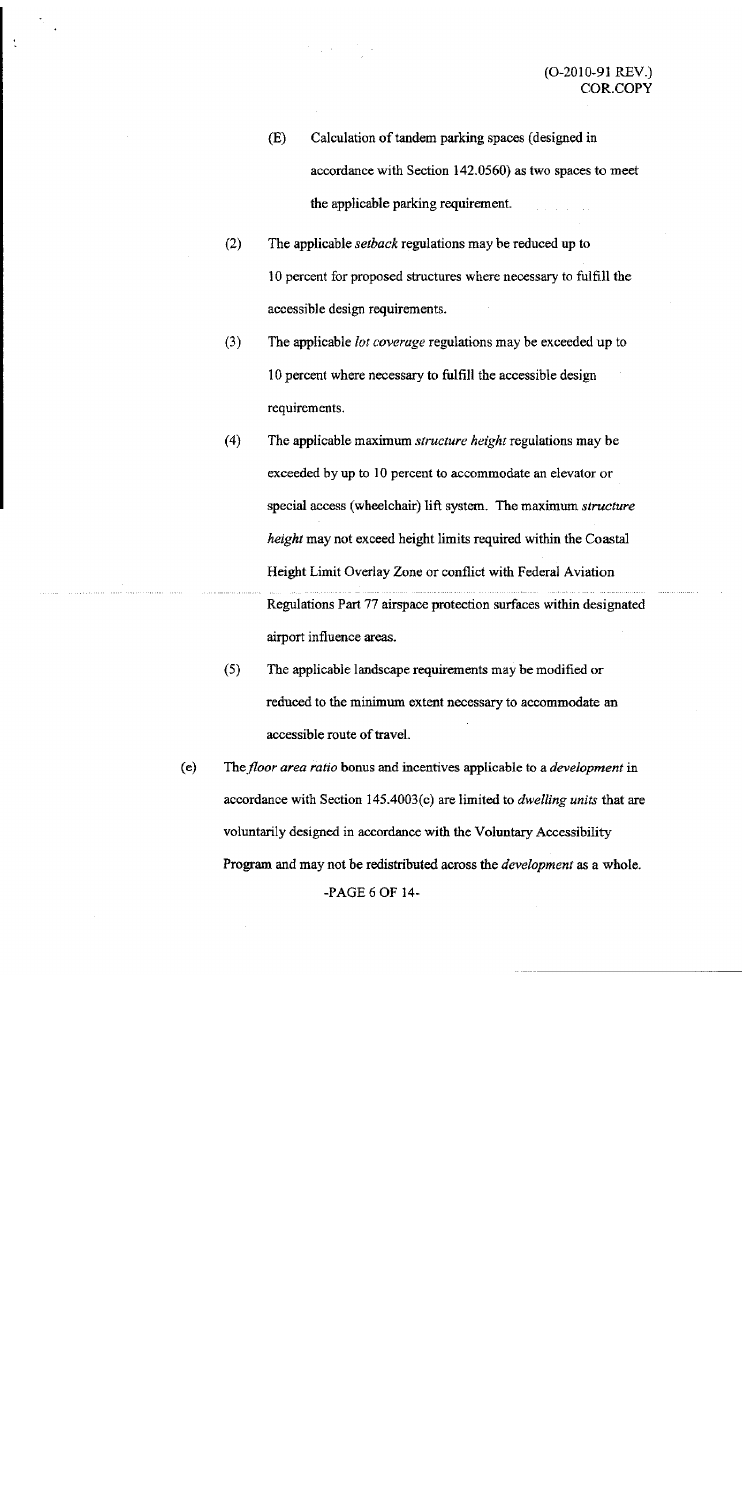#### Tier I-Accessible Dwelling Unit Design Standards §145.4004

- In order to meet the Tier I-Accessible Dwelling Unit Design Standards,  $(a)$ dwelling units shall comply with the California Building Code requirements for accessibility (Chapter 11A), except as otherwise indicated in Section  $145.4004(b)$ , (c), and (d).
- For the purpose of this section, *dwelling units* developed with multiple  $(b)$ stories shall provide a kitchen on the primary entry level in accordance with the California Building Code requirements for accessibility (Chapter 11A) in addition to other accessible design requirements required in accordance with Section  $145.4004(a)$ .
- Accessible entrances designed for Tier I-Accessible Dwelling Units shall  $(c)$ be permitted up to a maximum of three quarters of an inch in height differential between the exterior and interior landings.
	- $(1)$ The change in elevation shall be beveled with a slope no greater than 50 percent (1 unit vertical in 2 units horizontal).
	- $(2)$ The threshold shall be no higher than  $0.5$  inches  $(12.7 \text{ mm})$ .
- Required accessible off-street parking spaces  $(d)$ 
	- Single dwelling units and duplexes  $(1)$ 
		- Single dwelling units shall provide off-street parking spaces  $(A)$ per *dwelling unit* in accordance with Sections 142.0520 and 142.0560.

#### $-PAGE 7 OF 14-$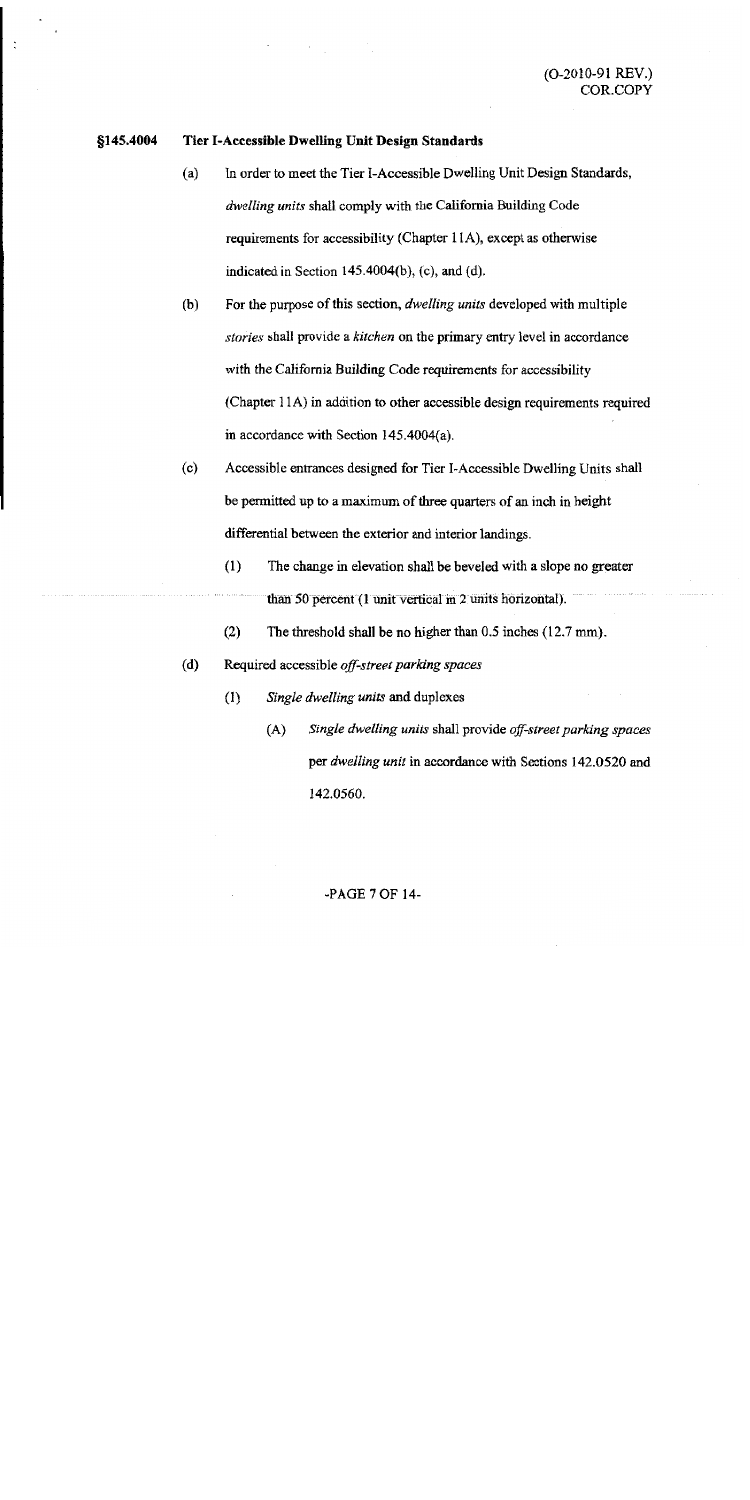- $(B)$ Duplexes shall provide off-street parking spaces per dwelling unit in accordance with Sections 142.0525 and 142.0560
- $(C)$ In addition to the required parking in Section 145.4004(d)(1)(A) or (B), an accessible off-street loading and unloading area shall be provided.
	- The minimum dimensions shall be 14 feet in width  $(i)$ by 18 feet in depth with a maximum slope of one quarter inch per foot in any direction,
	- The off-street loading area may be located within  $(ii)$ the private driveway and may encroach into the required setback area, and
	- $(iii)$ The loading area shall be connected to the *dwelling unit* via an accessible route of travel to an accessible entrance.
- $(2)$ Multiple dwelling unit development with three or more dwelling units shall provide off-street parking spaces in accordance with Sections 142.0525 and 142.0560 including required accessible offstreet parking spaces in accordance with California Building Code Section 1109A as may be amended.

#### §145.4005 Tier II-Visitable Unit Design Standards

 $(a)$ The Tier II-Visitable Unit Design Standards are intended to create *dwelling units* that facilitate access to, and access within, the primary entry

-PAGE 8 OF 14-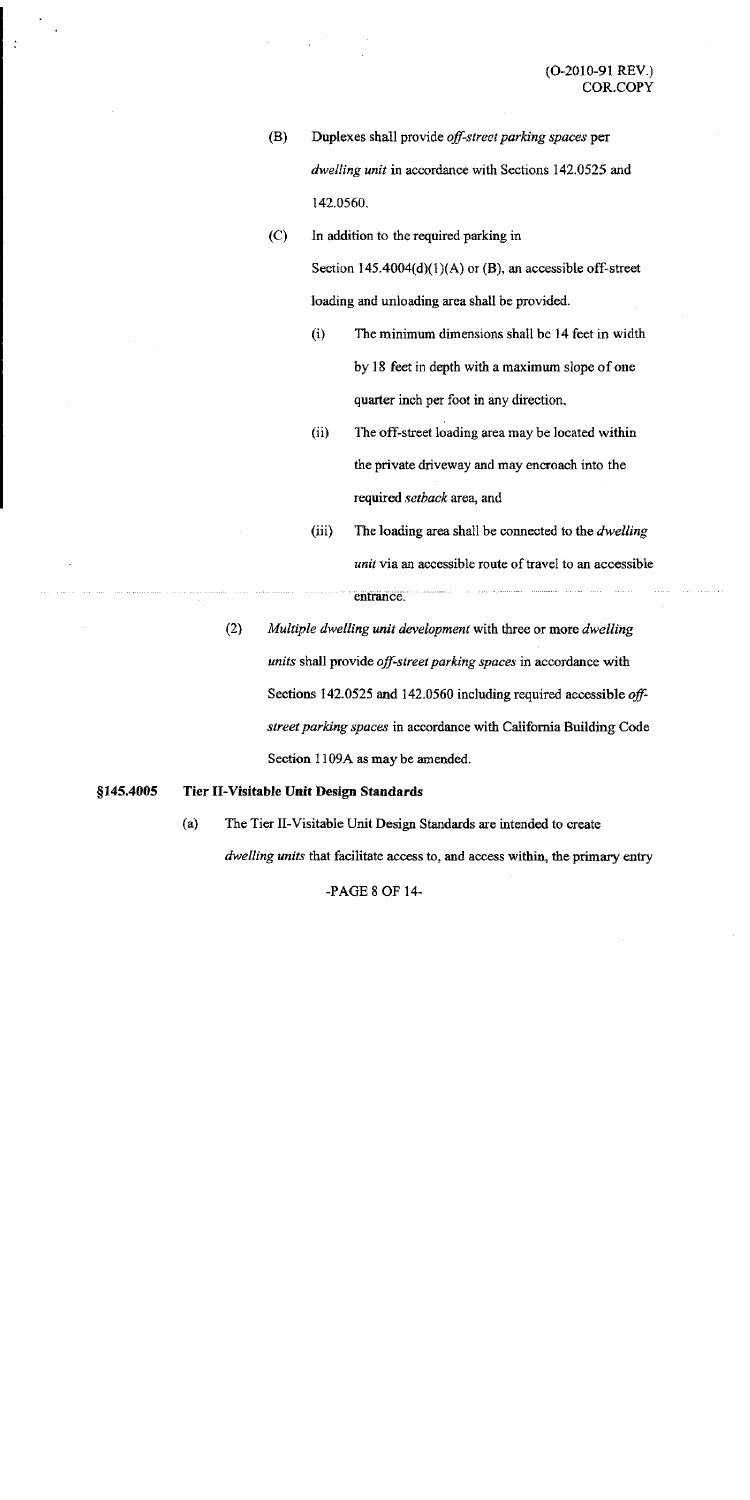level of a *dwelling unit* for persons with temporary, developing, or permanent disabilities. The primary entry level of a Tier II-Visitable Unit shall include accessible routes of travel, an accessible entrance, and accessible common use spaces including a kitchen, a bathroom or half bathroom, and at least one common use room.

- $(b)$ At least one exterior accessible route of travel shall connect an accessible entrance to either the sidewalk or driveway.
	- $(1)$ A minimum width shall be provided in compliance with California Building Code Section 1113A.1.1 as may be amended.
	- $(2)$ A maximum slope less than 1 unit vertical and 12 units horizontal shall be provided with a maximum 2 percent cross slope.
	- $(3)$ A level landing area of 5 feet in length shall be provided for every 30 inches of rise in circumstances where the accessible route of travel would have a slope exceeding 5 percent.

#### $(4)$ Handrails are not required.

- $(c)$ At least one accessible entrance to the primary entry level shall be provided that does not exceed three quarters of an inch in height differential between the exterior and interior landings.
	- $(1)$ The change in elevation shall be beveled with a slope no greater than 50 percent (1 unit vertical in 2 units horizontal).
	- $(2)$ The threshold shall be no higher than  $0.5$  inches  $(12.7 \text{ mm})$ .

#### $-PAGE9$  OF 14 $-$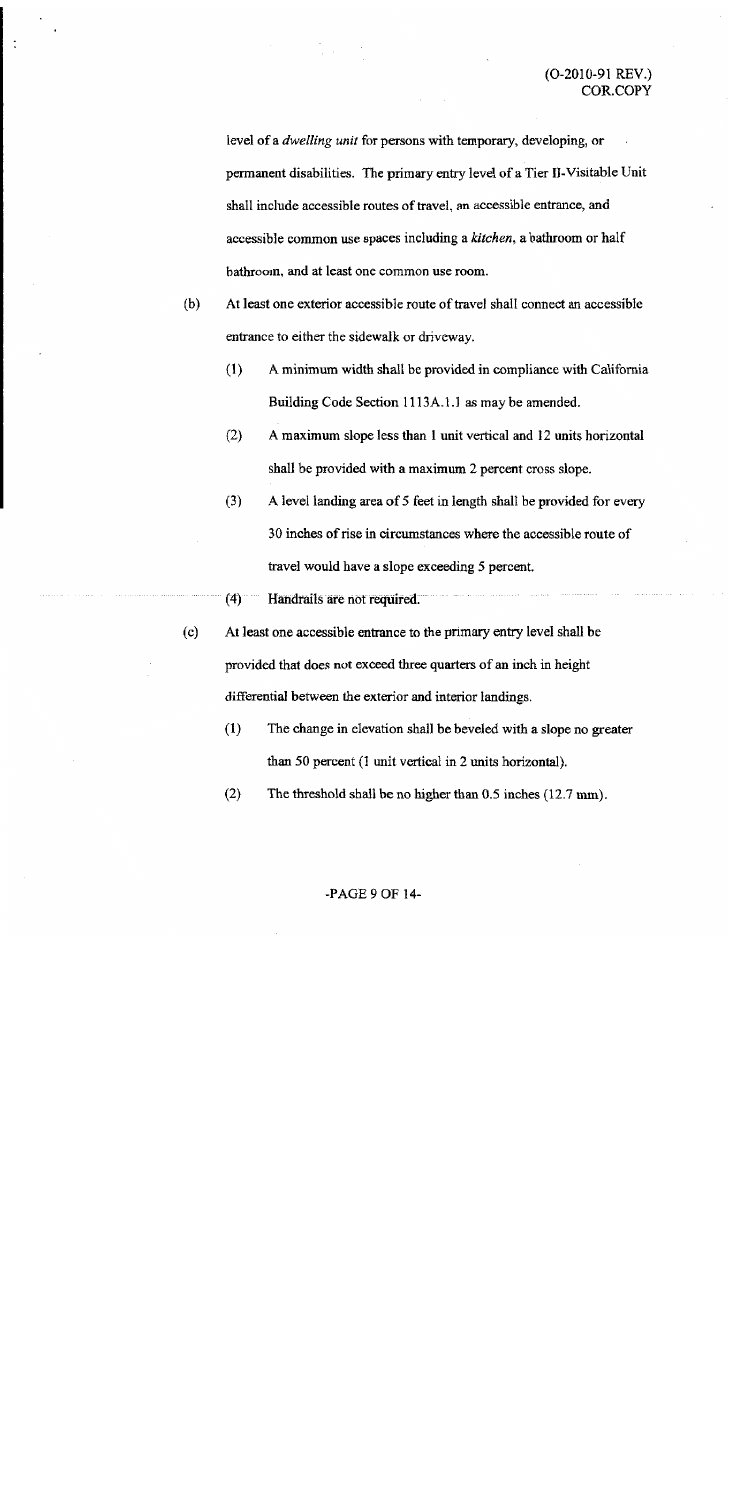- In lieu of the requirements of Section  $145.4005(c)$ , the entrance for up to  $(d)$ 50 percent of the eligible *dwelling units* may be designed to be adaptable for accessibility.
	- $(1)$ A maximum of 4 inches in step height shall be provided between the exterior and interior landings.
	- A minimum clear space of 12 inches in length for every 1 inch in  $(2)$ step height shall be provided on the exterior side of the door to accommodate a future ramp.
	- $(3)$ The ramp clear space shall not overlap the exterior landing.
	- $(4)$ Interior and exterior landings shall provide a minimum length of 48 inches to the accessible route of travel.
	- $(5)$ The entry door shall provide a minimum net clear opening width of 32 inches.
- At least one interior accessible route of travel shall be provided in  $(e)$ compliance with California Building Code Section 1120.A.1 as may be amended. The interior route of travel shall connect an accessible entrance to the following rooms located on the primary entry level:
	- $(1)$ At least one bathroom or half bathroom,
	- $(2)$ The kitchen, and
	- $(3)$ Any common use rooms such as a living room or family room.
- $(f)$ A kitchen shall be provided on the primary entry level.
	- $(1)$ The kitchen shall be accessible from the interior accessible route of travel.

-PAGE 10 OF 14-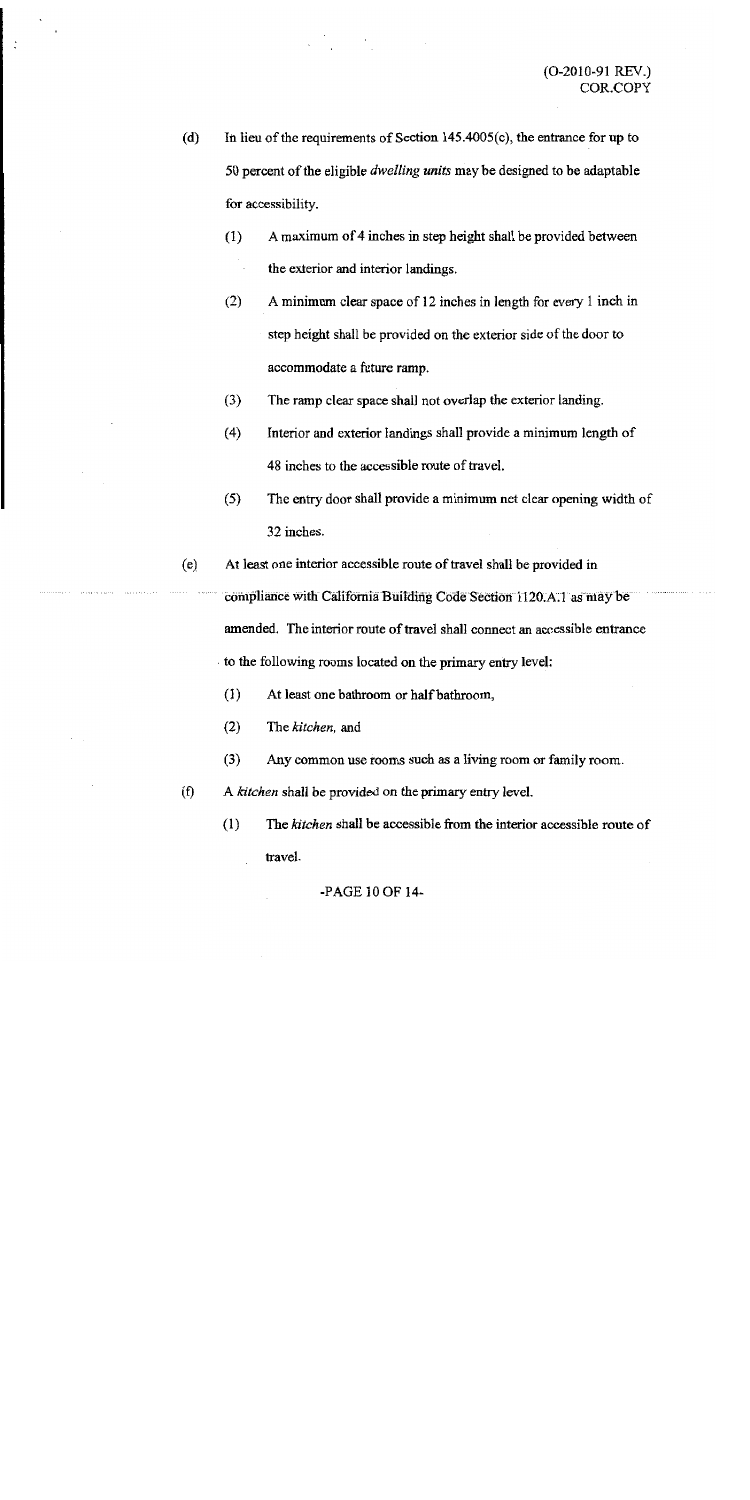- $(2)$ A clear floor space at least 30 inches by 48 inches shall be provided to allow a parallel approach by a person in a wheelchair at a range or cook top, the kitchen sink, oven, dishwasher, and refrigerator/freezer.
- $(3)$ In lieu of the requirements of Section 145.4005, a kitchen with a pass through design may provide a 39 inch wide or greater accessible route of travel to a range or cook top, kitchen sink, oven, dishwasher and refrigerator/freezer.
- Kitchen sink faucet controls shall use lever hardware or other  $(4)$ similar hardware.
- $(5)$ A minimum linear length of 30 inches of countertop space shall be provided adjacent to the kitchen sink.
- At least one accessible bathroom or half bathroom, located along the  $(g)$ interior accessible route of travel on the primary entry level, shall be provided.
	- $(1)$ The bathroom entrance shall provide sufficient maneuvering space in accordance with California Building Code Sections 1132A.5 and 1134A.4 as may be amended.
	- $(2)$ Structural reinforcements for future grab bar installation shall be provided in the walls adjacent to showers and bathtubs, and in the walls or floor adjacent to toilets, in accordance with California Building Code Chapter 11A.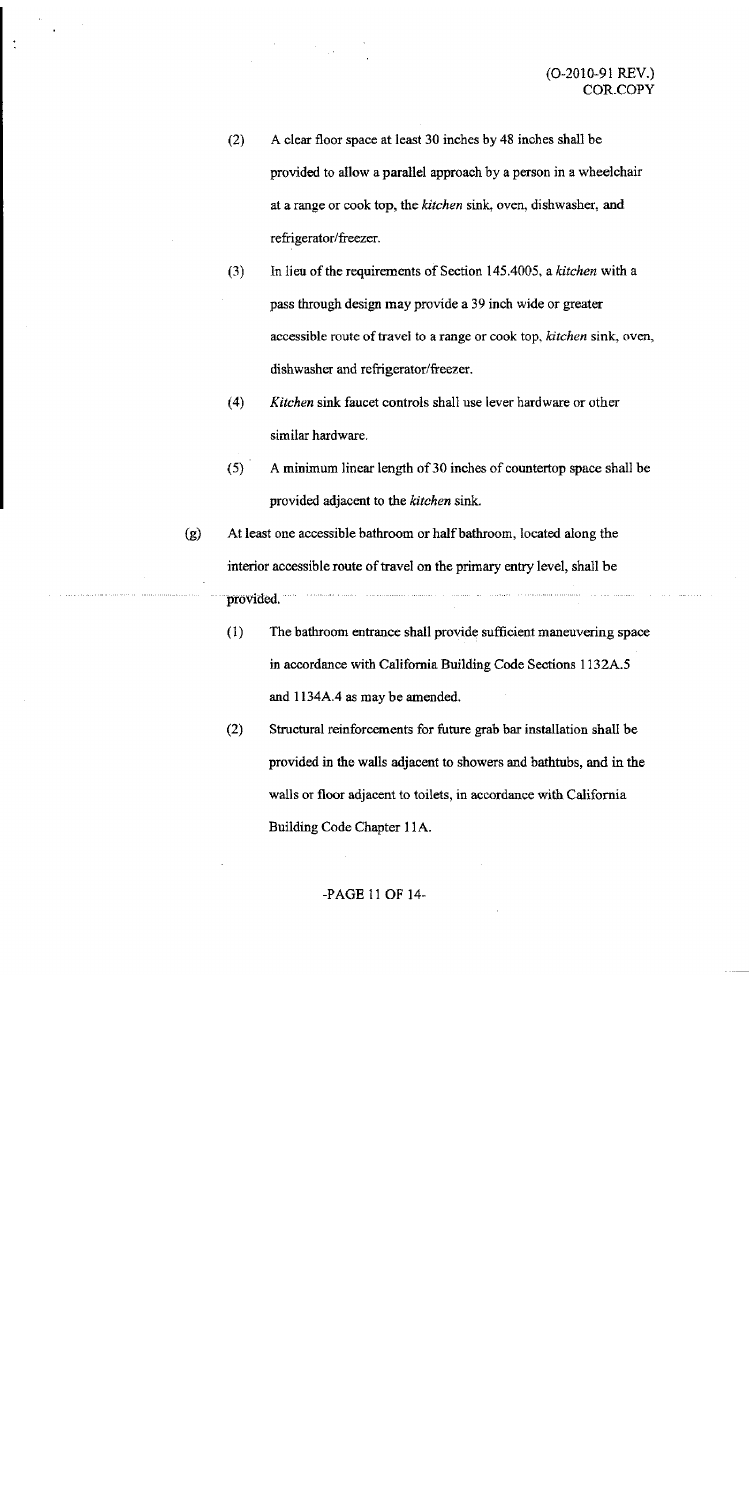- $(3)$ A minimum clear space of 30 inches by 48 inches shall be provided for parallel approach at the lavatory. Maneuvering spaces may include any knee-space or toe-space available below bathroom fixtures.
- $(4)$ A minimum clear space of 30 inches by 48 inches shall be provided for forward approach at the toilet.
- When provided, a minimum clear space of 30 inches by 48 inches  $(5)$ shall be provided for parallel approach at the shower or bathtub.
- Faucet controls shall use lever hardware.  $(6)$
- $(7)$ Clear spaces at the sink, toilet and shower or bathtub may overlap or coincide to meet the minimum requirements.
- $(h)$ The accessible primary entry level shall include at least one common use room such as a living room or family room.
- $(i)$ Accessible rooms located along the interior accessible route of travel and the accessible entrance to the primary entry level shall comply with the following requirements:
	- $(1)$ Doors
		- $(A)$ Doors shall have a minimum net clear opening width of 32 inches.
		- (B) Lever hardware, or other similar hardware, centered between 30 inches and 44 inches above the floor is required for all doors, except for pocket doors or sliding doors.

-PAGE 12 OF 14-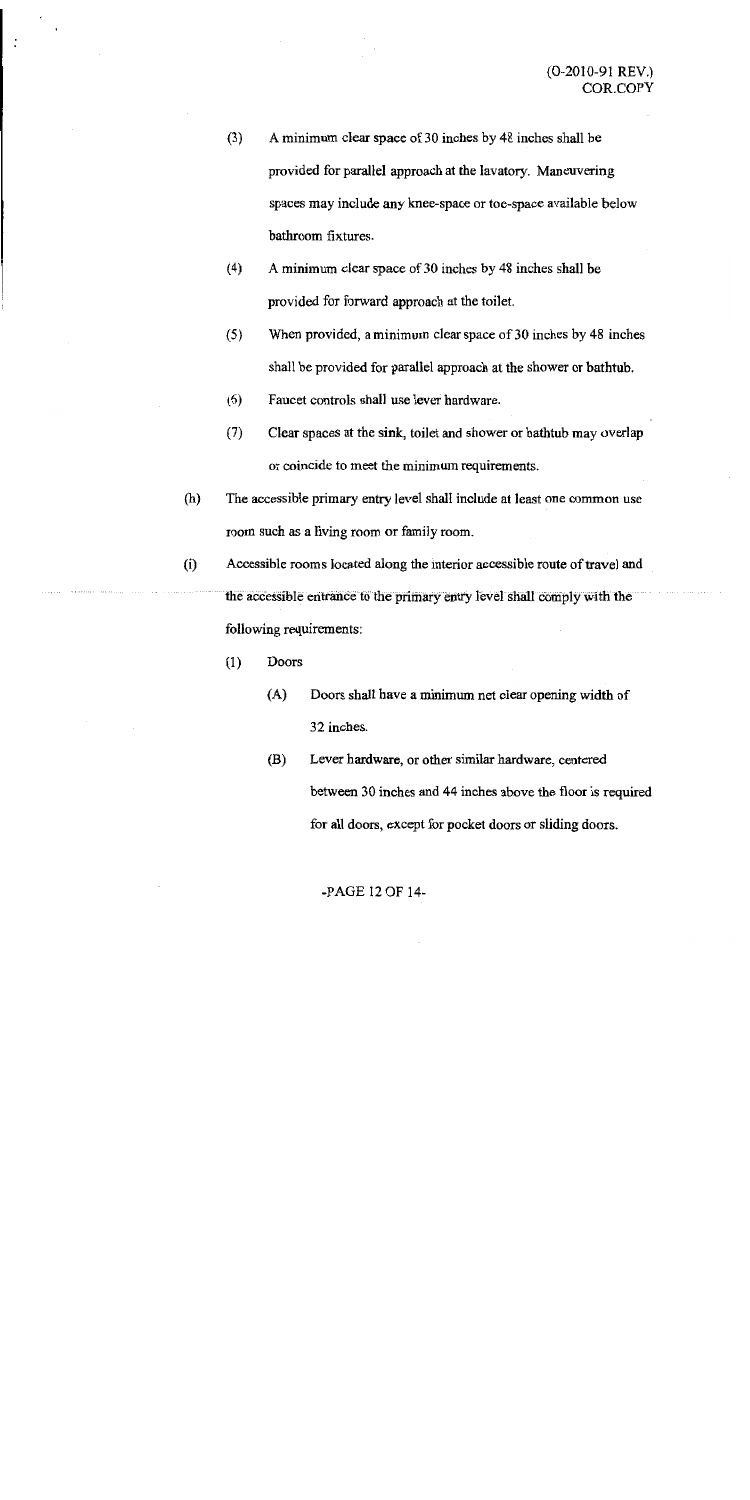- $(C)$ Maximum effort to operate doors shall not exceed 8.5 pounds (38 N) for exterior doors and 5 pounds (22 N) for interior doors where applied at right angles to hinged doors, and at the center plane of sliding or folding doors. Compensating devices or automatic door operators may be utilized to meet these standards.
- $(D)$ Pocket doors and sliding doors providing access to rooms required along the interior accessible route of travel shall be easily operated by persons with limited dexterity.

#### **Electrical Outlets and Fixtures**  $(2)$

- $(A)$ Electrical switches and outlets shall be located no more than 48 inches measured from the top of the outlet box nor less than 15 inches measured from the bottom of the outlet box to the level of the finished floor.
- $(B)$ Electrical outlets providing power to appliances such as ovens, refrigerators, microwave ovens, dishwashers, washing machines, dryers and other similar fixed appliances are exempt.

Section 2. That a full reading of this ordinance is dispensed with prior to its passage, a written or printed copy having been made available to the City Council and the public prior to the day of its passage.